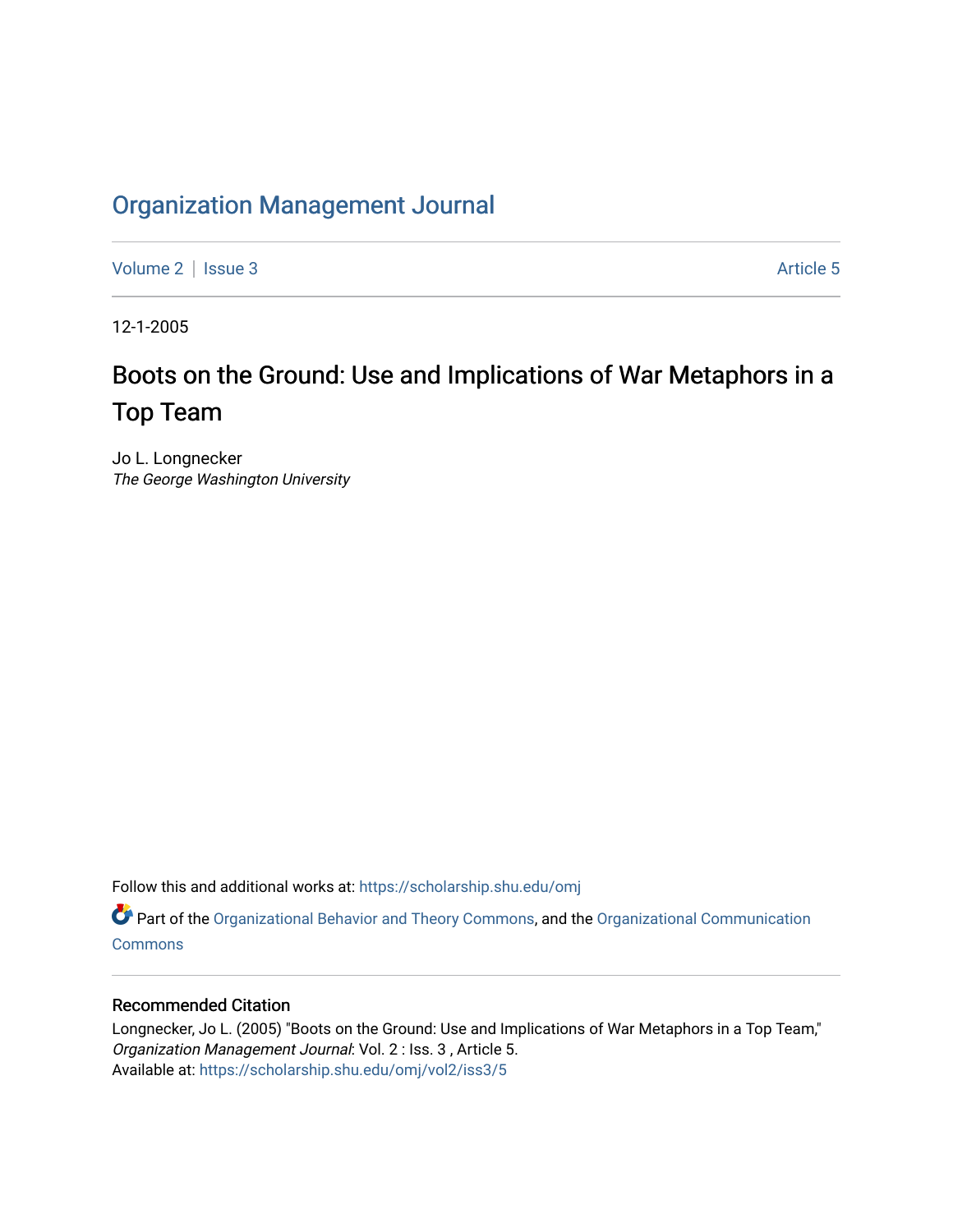Organization Management Journal Emerging Scholarship 2005 Vol. 2, No. 3, 123-143 © 2005 Eastern Academy of Management ISSN 1541-6518 www.omj-online.org

# **Boots on the Ground: Use and Implications of War Metaphors in a Top Team**

#### [JO L. LONGNECKER](mailto:jlongnec@mitre.org) The George Washington University

This paper describes the use and implications of war and military metaphors shared by a top management team working in the defense industry. The team used war metaphors pervasively to make meaning of the ambiguity and uncertainty in its environment. Five categories of war metaphors and action verbs were found. Findings from this study suggest the team used metaphors to structure and communicate abstract ideas and experiences, highlight or hide aspects of the work environment, unite team members, lead their organization, and maintain their warlike culture. Further findings demonstrate how the team constructed and maintained metaphors individually, intersubjectively, unreflectively, and in ongoing dialogue. The implications of this study provide insights into how a top management team used metaphor to define its perception of itself and its environment and in so doing, to manage its relationships within that environment.

**Keywords**: Intersubjectivity, Meaning Making, Metaphor, Top Team, War.

The purpose of this paper is to describe the pervasive use and the impact of the use of war metaphors by a top management team working in the defense industry. All members of the team deal with "war fighters" and produce systems solutions for warriors on a daily basis. The data show how the team's dominant use of war metaphors impacts their (individual and collective) conceptualizations of reality, affects how they manage problems in their work environment, and colors their interactions with each other. From one perspective, the team's use of war metaphors reveals the team's apparent sense of an "us versus them" conception when dealing with their assignment and with those affecting the team from outside. In this study, the top team often seems to conceive of their business environment as a veritable war zone. They depict the team as "fighting an uphill battle," "avoiding land mines," "throwing hand grenades," "executing orders," "attacking a position," "launching a campaign," "killing actions" and "leaning forward in the trenches." The language is competitive and combative regarding accomplishing goals and battling the bureaucracy for the resources to succeed.

However, the team's conception of itself was more positive, with members variously describing themselves as "heroes" or "good guys," whereas others were denominated the "enemy." The war metaphors appear to mask the seemingly contradictory conception that the team's environment was collegial or collaborative, in part perhaps because the war metaphors so dominated the more positive metaphorical depictions.

This research is significant, because it advances our knowledge of how a top management team uses metaphor to frame its environment in order to respond to external pressures and to manage its own internal operations. Data provide insight in two dimensions regarding how metaphors are created and how they get used. The study also furthers our understanding of the rich use of metaphor as a group-level phenomenon, a heretofore relatively unexplored level of analysis.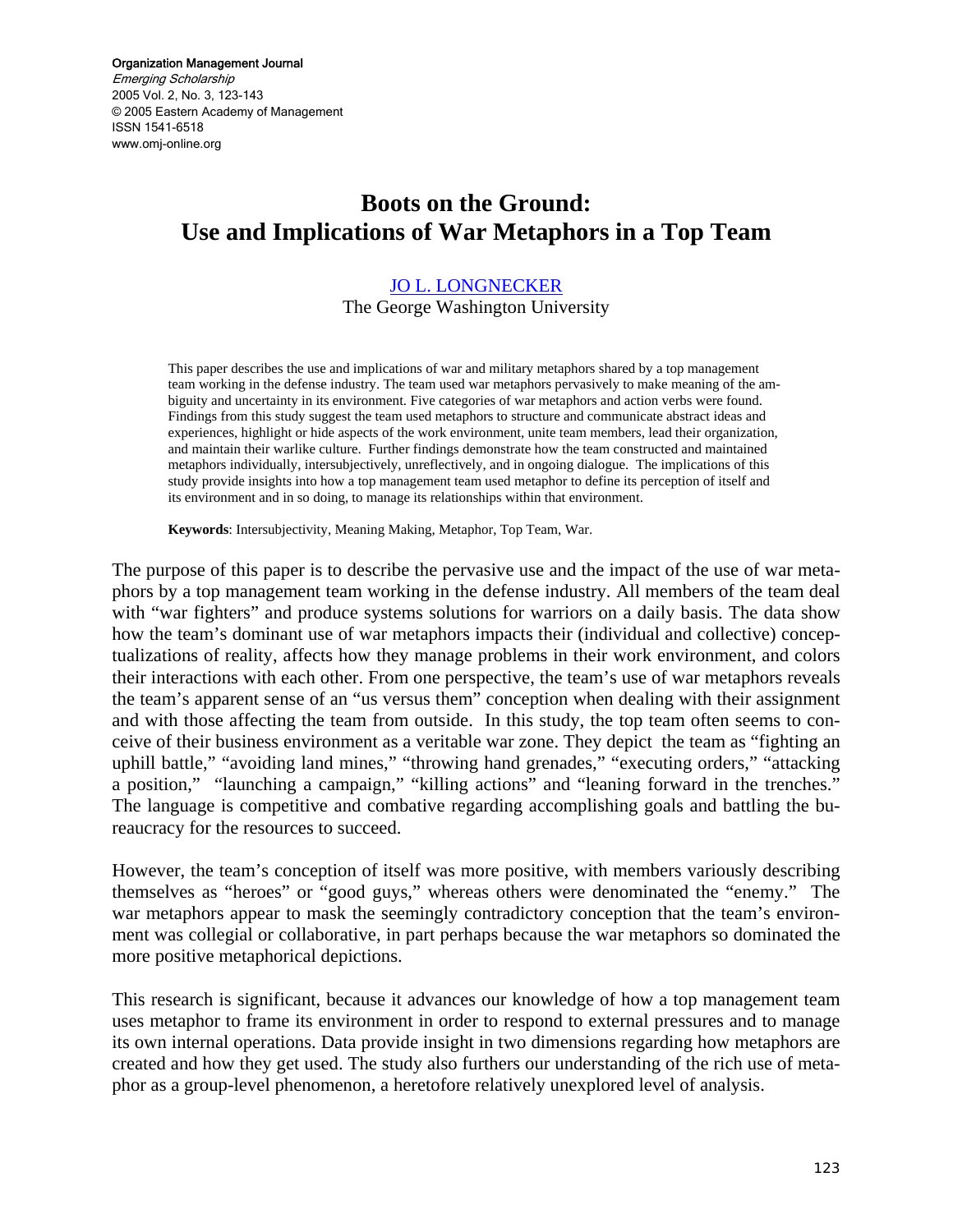Leaders, including top management teams (at the upper echelons of an organization), often frame their understanding of reality through nonliteral figures of speech, using words and phrases, such as metaphors, to evoke meanings and ideas about uncertain or ambiguous situations. Metaphor is used as a means of "understanding and experiencing one kind of thing in terms of another" (Lakoff & Johnson, 1980, p. 5). Metaphors play a key role in managerial cognition evoking 'vivid imagery' (Ortony, 1975); producing 'generative capacity' (Schon, 1993); enabling new 'ways of thinking and seeing' (Morgan, 1986); and structuring abstract 'perceptions, thoughts, and actions' (Lakoff & Johnson, 1980) into more concrete, comprehensible ways of knowing. Drawing from a wide range of everyday experiences, top teams use metaphors for meaning making, to describe, understand, and interpret their environment in plausible ways (Weick, 1995).

Metaphors offer clues or hints of leaders' preconceived within-frame conceptualizations about their environment; how they experience it, how they understand it, and how they relate that perception to other people. War metaphors are used to hide or highlight aspects of a concept, to unite the team by defining its boundaries and membership, to lead the organization, and to express a cultural orientation.

Discussion provides insights on how the team makes meaning through metaphor raising questions regarding the ongoing dialogue between two schools of thought on the nature of metaphor. Sociolinguists such as Oswick, Keenoy, Grant (2002, 2003) and social constructionists like Berger and Luckman (1967), Schutz (1967) and Weick (1995) propose that meaning is conceived and created through deliberate, conscious social interaction. The other school represented by phsychocognitivists such as Lakoff and Johnson (1980, 1999) and Marshak (1993, 2003) emphasize the notion that metaphors are created through unreflective, out-of-awareness, unconscious framings of reality. This study suggests both points of view may be operative but in differing degrees.

Data for this study were collected over a three-month period entailing in-depth observations of the team's ongoing dialogue, supported by individual and group interviews. All observations and interviews were audio taped and transcribed for the purposes of discourse analysis. As a result of these findings, the researcher elaborates several possible categories of metaphors associated with war and military life.

To date, most of the theoretical, empirical, and practical literature on metaphor has been conducted at the organizational (Morgan, 1986) or individual level of analysis (Schneider & Angelmar, 1993). A key differentiator for this study is the focus on the use of metaphor as a grouplevel phenomenon. The analysis of the team's use of metaphors is derived from theoretical concepts related to psychology, sociology, cognitive linguistics, social psychology, and anthropology. In describing the team's use of war metaphors, the researcher draws extensively from Lakoff and Johnson's (1980) theory of conceptual metaphor and Weick's (1979, 1995) theory of sensemaking.

In the next section, the extant literature on metaphor, meaning making, and top management teams is reviewed. Then, the researcher's worldview and research methods of transcendental phenomenology (Moustakas, 1994) are explained. In the third main section, findings relating to the team's use of five categories of war metaphors and military action verbs are elaborated. The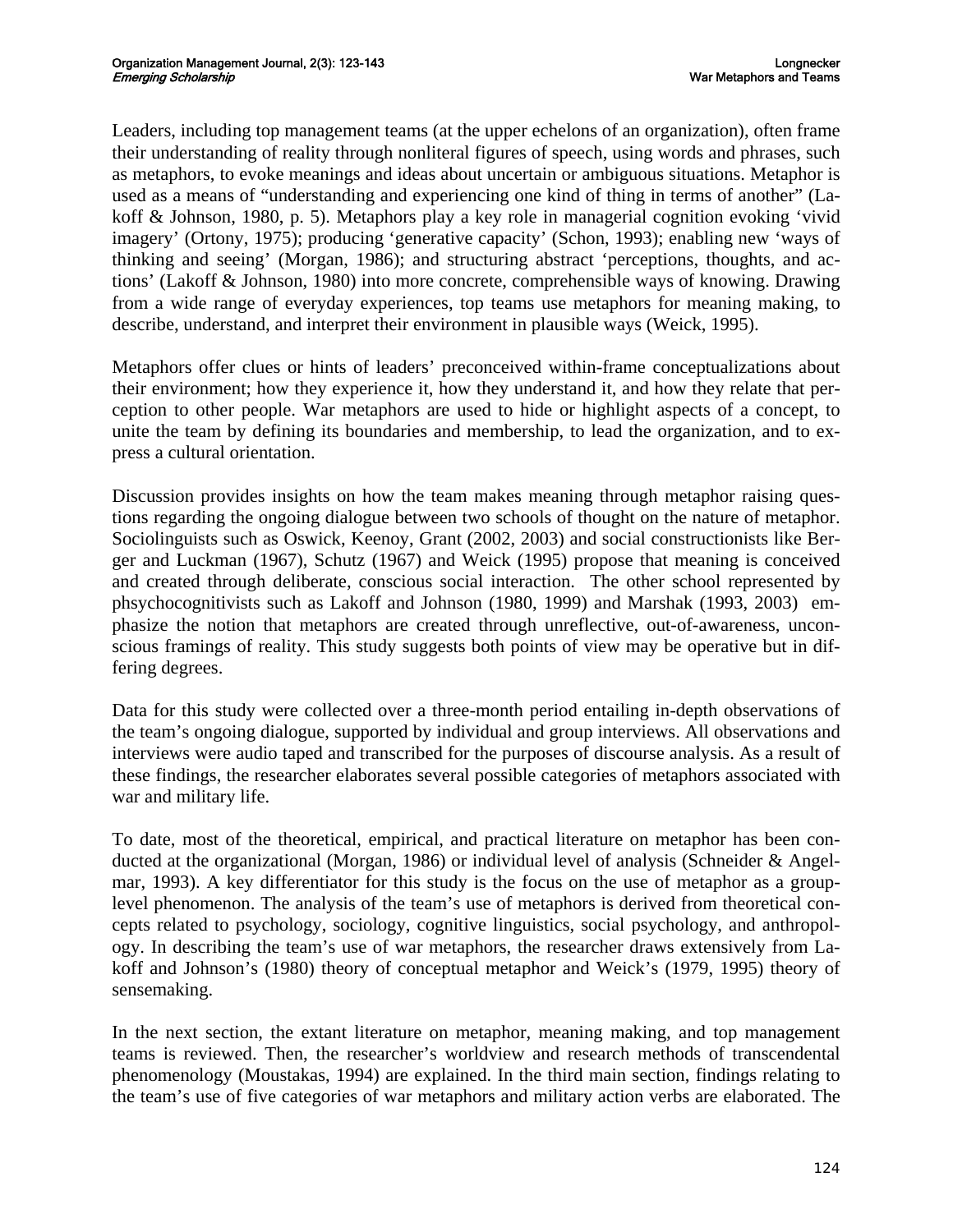fourth section discusses why the team used war metaphors and how these were constructed and maintained. The final two sections conclude with discussion of the findings and implications of the top team's use of war metaphors and conclusions offering suggestions regarding directions for future research.

#### **Review of the Literature**

#### **Metaphor**

For most people, metaphor is familiar as a literary device used to embellish ordinary language through vivid imagery and symbolic flourish. This paper, however, moves beyond this basic definition of metaphor to explore the ways metaphor is used as a conceptual and organizational tool for communication and meaning making within a team.

Metaphor can be defined as the means by which we understand and experience one kind of thing in terms of another. Metaphors are prevalent in everyday life, not just in language, but in thought and action (Lakoff & Johnson, 1980). Morgan (1980) shares Lakoff and Johnson's perspective that our ordinary conceptual system is fundamentally metaphorical in nature. Metaphors give us a systematic way of conceptualizing the world while reducing equivocality.

The *Webster New World Dictionary* defines metaphor as "a part of speech containing an implied comparison, in which a word or phrase ordinarily used for one thing is applied to another" (p. 790). The term "metaphor" comes from the Greek word metapherein, meaning "to carry over or transfer" (meta = "beyond, between, over" + pherein = "to bring or to bear"). In Greek, a metaphor is something that moves other things between places. A moving van or baggage cart, for example, would literally be a "metaphor" in Greece. When applied to deeper levels of experience, what becomes "transferred" by a metaphor are relationships, placement of attention, feelings, beliefs, thoughts, values, presuppositions, and more.

In their groundbreaking work, Lakoff and Johnson (1980) elucidate a theory of conceptual metaphor based on the cognitive sciences (cognitive linguistics) emphasizing metaphor and its role in cognition and ways of knowing. Lakoff and Johnson's theory describes metaphor as more than just a flourish of language or rhetoric. Linguistic metaphors can be reflexes of systematic conceptual metaphors. Since metaphors are conceptual, metaphorical uses of language are not reduced to isolated words or phrases, but instead involve productive and systematic use of wide ranges of semantically related vocabulary items taken from slices of our daily experience (real or culturally virtual), forming experientially based frames. Metaphors are also used to conceptualize and reason about abstract situations. Lakoff credits Reddy (1993) with pointing out that metaphor is not about language; it is about thought and conceptualizing one thing in terms of another.

Lakoff and Johnson (1999), propose that abstract reasoning occurs through out-of-awareness application of conceptual metaphors that are located in the cognitive unconscious and help "frame" reality. They report that "it is the rule of thumb among cognitive scientists that unconscious thought is 95 percent of all thought—and that may be a serious underestimate" (p. 13). Marshak (2003) reflects this view in his belief that conceptual metaphors are part of the unconscious, cog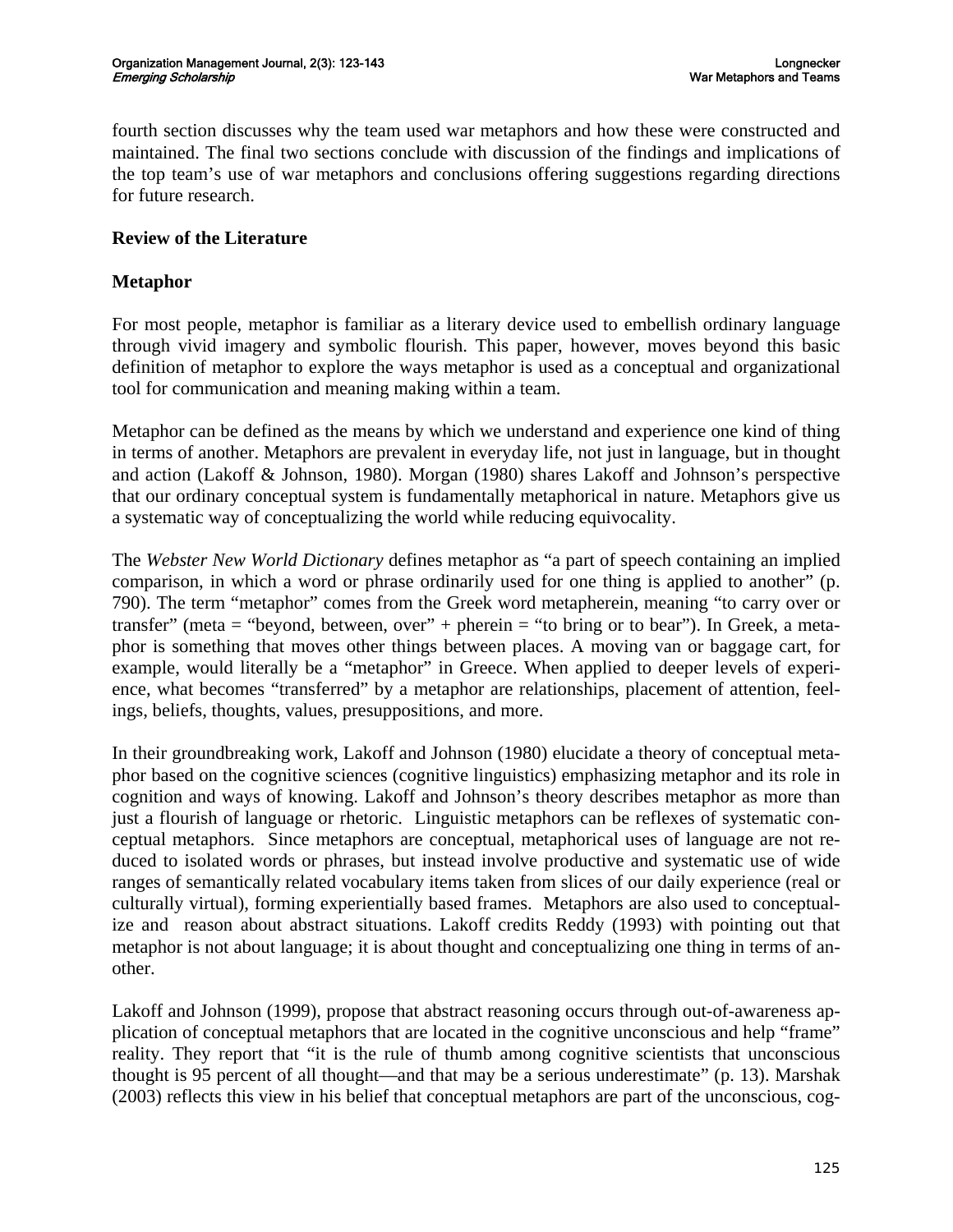nitive processes used to make reason and sense of the world around us. In this regard, metaphors play a central role in the way we think and talk about the world. For Morgan, (1983, p. 602), metaphors "constitute taken-for-granted, unreflective, expressions of reality." These researchers suggest that metaphor functions as a 'hidden hand' that shapes how we conceptualize all aspects of our experience. They acknowledge the conscious use of metaphor, but emphasize the notion that conceptual metaphors are created unreflectively, and unconsciously.

There is another group of researchers who highlight the more conscious, self-consciously imposed use of metaphors. Akin and Palmer (2000) note that "metaphors have the effect of both describing and constructing our organizational realities" (p. 69). In their theory of metaphor and analogical reasoning, Oswick, Keenoy, and Grant (2002; 2003) emphasize the "deliberate, premeditated deployment of metaphor" associated with imposing or exposing ways of knowing. They see metaphor as beneficial in conveying and reinforcing pre-existing knowledge of a conscious, socially constructed reality. In their analysis of metaphors in use, they point out that metaphors are consciously imposed framings of "possibilities of action in terms of taken-forgranted assumptions about how the world is" (p. 11). Their views are supported by the work of social constructionists such as Berger and Luckmann (1967) who attribute the concept of multiple realities to the makeup of the consciousness and how it deals with the "everyday" world; Schutz (1967) who advocates meaning is created through "intentional conscious experiences;" and Weick (1979, 1995) who contends that meaning making is produced socially through ongoing interactions.

While researchers agree that metaphors may help meaning making, there are situations where they might actually hinder it. This perspective is uncovered in Tinker's (1986) work, as well as in Bourgeois and Pinder's exchanges with Gareth Morgan (1982 and 1983) in *Administrative Science Quarterly.* Pinder and Bourgeois (1982) argue that metaphors are dispensable literary devices that should be constrained in the development and presentation of scientific theory. They believe metaphors are embellishments, can be misleading, and should be proved literally true in order to have any value. Morgan on the other hand, points to the importance of metaphors working to enhance and clarify patterns of insight and knowledge, and playing a creative role in scientific imagination.

Tinker (1986) builds on this dialogue and suggests that metaphors may also mystify and distort meaning making. Tinker advances the prospect of metaphors as reifications. Using biological and machine metaphors, he points to examples where metaphors are used to reify and ideologically bend meaning. He contends that certain metaphors "transport especially powerful biases, because of the way they camouflage the social underpinnings of the reality to which they refer" (p. 365).

Oswick, Keenoy, and Grant (2002) theorize that leaders use colorful, poetic language such as tropes to express the deeper meaning of ambiguous or uncertain phenomena. They suggest that metaphors (as well other tropes such as metonymy and synecdoche) promote a within-frame form of the thinking based upon resonance, compared to other tropes (such as irony, sarcasm, and paradox) that promote a form of beyond-frame thinking through dissonance. When viewed in this way, there is a preexisting, common, even implicit, understanding of the meaning of metaphors being used. This theorizing supports the notion of a top team, working for the defense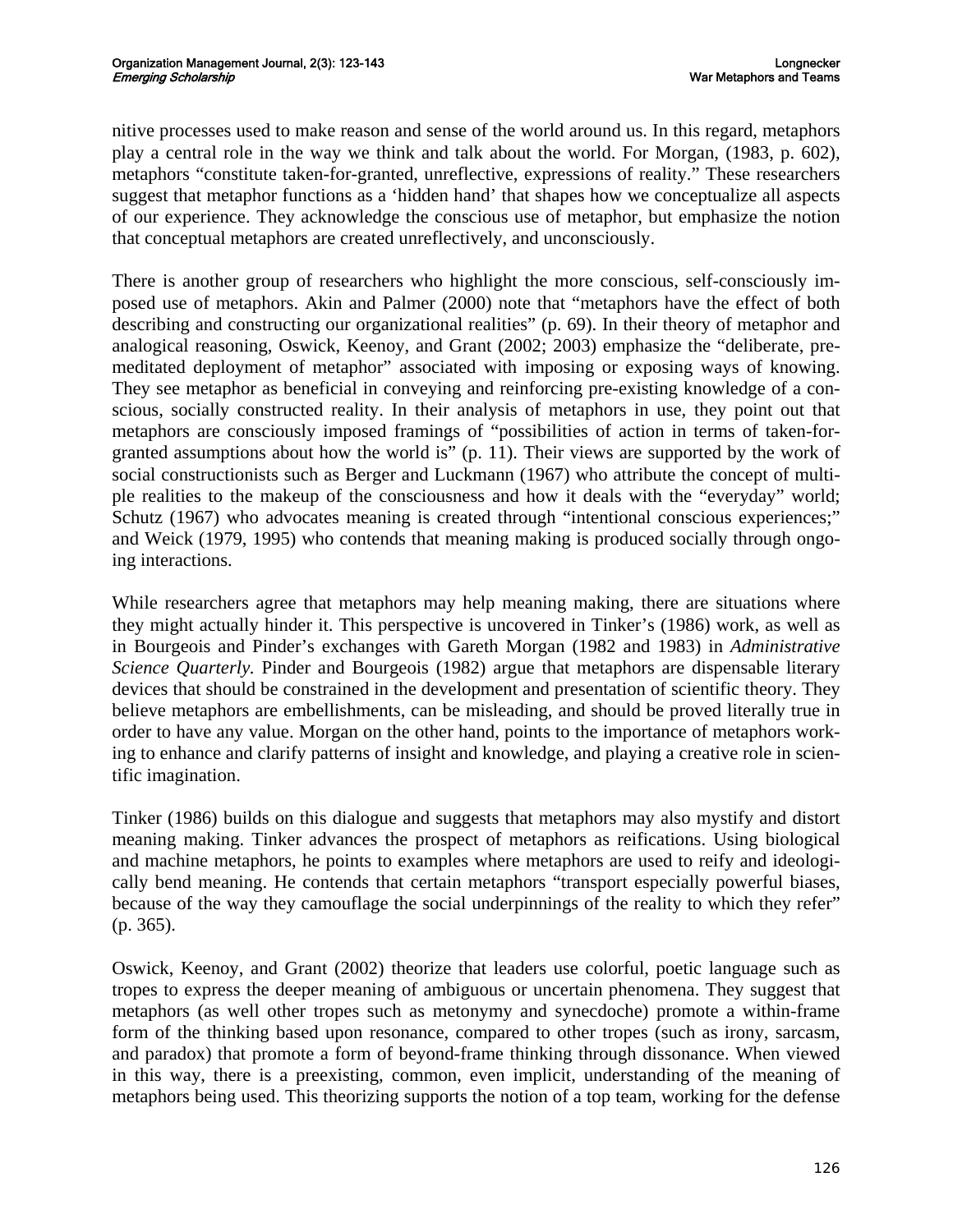industry and embedded in a militaristic culture, using within-frame thinking in their use of war metaphors.

Metaphors can also serve to organize a whole system of concepts with respect to one another (Lakoff & Johnson, 1980) as opposed to structuring one concept in terms of another. Lakoff & Johnson call these orientational metaphors because they frame underlying categories of metaphor in terms of contextual experiences. Culturally oriented metaphors are grounded in our interactions along an objectivist-subjectivist continuum that involves whole systems of concepts (beliefs, values, and assumptions) to describe one kind of experience in terms of another. Multiple metaphors reflect natural kinds of experiences in our culture, such as love, time, ideas, understanding, arguments, labor, happiness, health, control, status, morality, and more. Cultural metaphors tend to evolve over time, "but many are imposed upon us by people in power—political leaders, religious leaders, business leaders, advertisers, the media, etc." (Lakoff & Johnson, 1980, p. 160). The war metaphor is an example of a cultural metaphor.

#### **Meaning Making**

The concept of meaning making has been defined as "the meaning construction and reconstruction by the involved parties as they attempt to develop a meaningful framework for understanding" a given action (Gioia & Chittipeddi, 1991, p. 442). For the purposes of this discussion, the terms sensemaking and meaning making are used interchangeably. Sensemaking may be viewed as those meaning making activities that transform raw events into agreed upon facts or interpretations. The cognitive nature of sensemaking makes it relevant to individual and group-level interactions. The reality of everyday life is that it is shared with others, and constructed in part by the interpersonal level interactions between individuals and those around them (Berger & Luckmann, 1967). Meaning making is necessary to successful communication. For example, Weick illustrates how sensemaking efforts were seriously compromised among firefighters (1993) and airline pilots (1990) when there were significant breakdowns in social interactions among crews.

These interpersonal interactions often entail cycles of reciprocal activities between and among individuals, resulting in sensemaking and sensegiving processes (Gioia & Chittipeddi, 1991). Gioia and Chittipeddi's model suggests that activities dominated by sensemaking and sensegiving result in understanding and influence. They defined the periods in which such activities occur as cognition and action cycles. Conversation is considered the primary mechanism of social meaning creation or sensemaking (Garfinkel, 1967). However, language in and of itself can produce equivocality (Garfinkel, 1967; Weick, 1979). Metaphors and storytelling become effective tools used in conversation for clarifying and supporting meaning making by reducing equivocality. Weick (1995) pointed out that given the separate and distinct meanings placed on words by each individual, conversation serves to both create equivocality, and to reduce it.

#### **Top Management Teams**

In many organizations today, the "executive role" has extended to a "top management team" of upper echelon managers who collectively take on the role of "providing strategic, operational and institutional leadership" (Nadler, 1998, p. 9). Katzenbach (1998) defines a team at the top as "the senior leadership group of an institution or organization; synonymous with all of the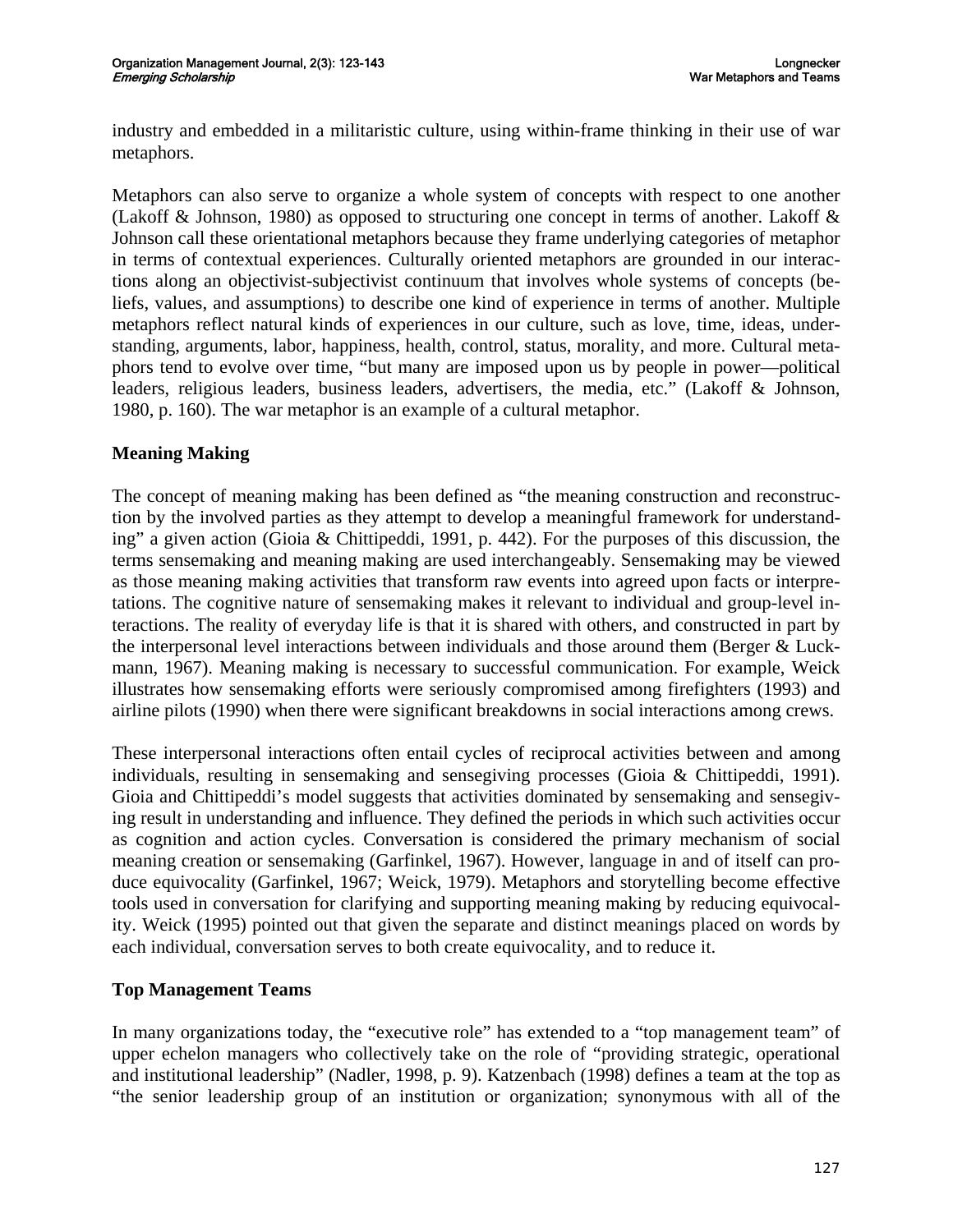leader's direct reports" (p. 217). A key differentiator in defining *today's* executive role is the set of people who collectively perform the right work, involve the right people, create the right context (environment), and develop the right processes (Schwandt & Gorman, 2002) to lead the organization.

Top management teams have an important impact on organizational outcomes because of the decisions they are empowered to make for the organization. As leaders of the organization, they are responsible for creating and maintaining the organizational culture, defining reality, influencing behavior, and leading change. Kotter (1999) suggests that a successful executive uses indirect influence exerted through symbolic methods using meetings, language, and stories to get messages across and influence organizational behavior. Smircich and Morgan (1982) report that leaders' actions and utterances frame and define reality of others. For Schein (1991), "one cannot separate the process of leadership from the process of building culture" (p. 171).

One way top management teams explicate their knowledge and experience is through metaphor. They use metaphor as a tool to elucidate their conceptualizations of reality for making decisions, guiding employee actions, and leading strategic change. For Morgan (1986), metaphors are useful tools for dealing with the complexity, ambiguity, and the paradoxical nature of organizational life. Marshak (1993) offers that leaders use metaphors in reasoning, choice, and action. He suggests that leaders may use metaphors as out-of-awareness framings that destroy old symbols and create new ones, to influence action, such as, "we have to strike hard and fast" and "we have to destroy our competitors" (2003, p. 9). Managers use metaphors to highlight certain perspectives while downplaying other interpretations (Tinker, 1986).

## **Methods**

#### **The Conceptual Framework**

The conceptual framework presented in this paper provides an analysis of the key constructs of a top management team using metaphor to make meaning and the iterative relationships among these constructs. In essence, a top management team is continuously in the process of making meaning within the team and for others outside. The team collectively constructs their meaning of ambiguous cues and events in order to understand and explain the world around them. One way of making meaning is through metaphor. The team selects metaphor as a means of conveying complex or abstract thoughts into a more compact, comprehensive format. In turn, the metaphors selected and used by the top team help shape the meaning that is made of them. Figure 1 provides a diagrammatic depiction of this conceptual framework.

Given this conceptual framework, the following section describes how this exploratory study was conducted, first elaborating the researcher's interpretive worldview and explaining the choice of transcendental phenomenology as a research methodology, and then describing the approach to data collection and analysis methods.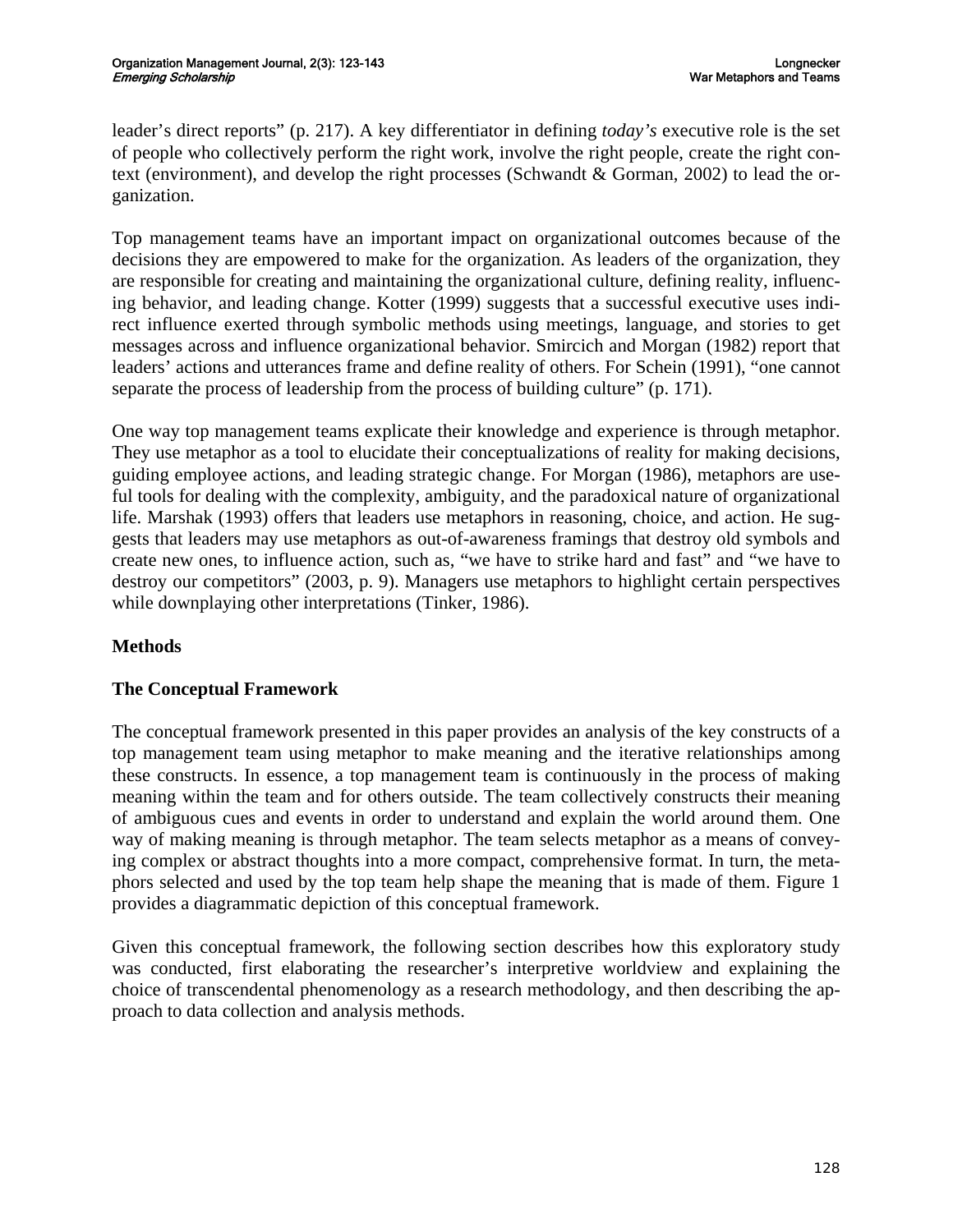#### **Interpretive Worldview and Transcendental Phenomenology**

This study originates from an interpretive worldview, which assumes that symbols are inherently ambiguous and that members of a culture create shared meaning intersubjectively (Schutz, 1967) through their ongoing interactions, which in turn become their reality (Berger and Luckmann, 1967; Schutz, 1967). The researcher subscribes to the ontological assumption that reality is a product of individual cognition and is socially constructed. Epistemologically, it is assumed that dialogue represents an intersubjective construction of individual cognition, reified as objective knowledge. Human beings are believed to possess free will. An ideographic approach that emphasizes subjective, personal experience of individuals in the creation of the social world is assumed. Finally, the researcher advances the idea of intersubjective reality, where objective and subjective meanings are constructed within a group. These assumptions inform the choices in this study.



**Figure 1** 

The researcher used Moustakas' (1994) transcendental phenomenological research methods based on Husserl's (1931) philosophy of phenomenology. This methodology was chosen because it is a rigorous and systematic approach that seeks to explicate the phenomenon in terms of its constituents and possible meanings. This phenomenological tradition reveals vivid representations of an experience that includes qualities at many levels of experience. Transcendental phenomenology is a disciplined method for confirming evidence, where the researcher looks repeatedly at the phenomenon as it appears before him to derive possible meanings. This approach enriches and clarifies our knowledge and understanding of everyday situations, events, and relationships.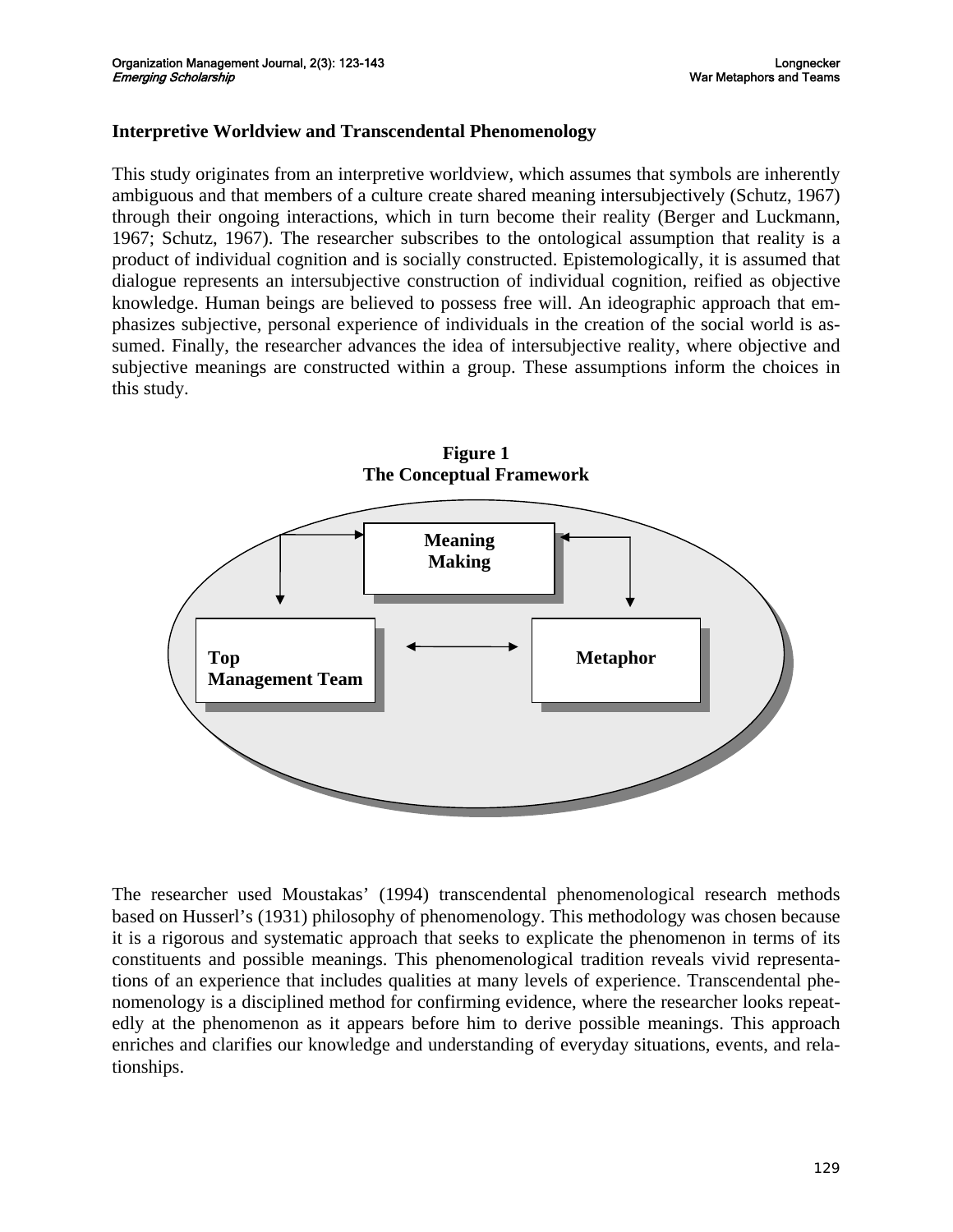Transcendental phenomenology involves three fundamental concepts for describing and understanding the meaning of people's shared experiences: intentionality (interest in understanding consciousness), intuition (an intuitive and reflective process from which meaning emerges), and intersubjectivity (a dynamic and iterative process of unconcealing meaning between the Self and the Other). Three major processes that facilitate the derivation of knowledge in this approach include: 1) epoche or bracketing (setting aside of biases or pre-judgments), 2) reduction (removing irrelevant, repetitive, or overlapping statements, leaving only the invariant elements), and 3) imaginative variation (describing the essential structures of an experience that account for the "what"). This approach helps us understand and access the others' experience and the meaning they attach to it.

## **Data Collection and Analysis**

Prior to data collection, the researcher attempted to bracket her assumptions and preconceived notions about the phenomenon under exploration. While this is never fully achieved, the researcher used Patton's (2002) reflexive questions screening for "culture, age, gender, class, social status, education, family, political praxis, language, and values" (p. 66). The researcher continued to record her thoughts and reactions during field work, and following observations, interviews, and review of transcripts, where intuition and imaginative variation came into play in data analysis.

This mode of data collection employed direct observation primarily followed by semi-structured qualitative interviews. Observations were conducted over a three-month period, in which the top team's dialogue during biweekly meetings and a two-day management retreat were audio taped and later transcribed. During this time, the researcher acted as an overt, non-participant observer. The investigation was conducted alone, but findings and interpretations were verified with the participants through member checks (Lincoln and Guba, 1985; Miles and Huberman, 1994) at various points in the data collection period. This process enabled reciprocal understanding of the team's use of metaphor in constructing its reality.

Secondly, the researcher conducted one set of interviews with individual team members. Individual interviews lasted between 30 and 60 minutes based on Seidman's (1998) qualitative interviewing techniques. Data were collected in one comprehensive interview with each individual member. This interviewing technique was chosen because data were more forthcoming through observations than interviews. Semi-structured questions were used to explore metaphors individuals could recall during team dialogue. The participants' responses from these interviews were used to develop insights on the team's use of metaphors. Interviews were used to collect the team's demographical data (age, education, job experiences, etc).

Third, a group interview that lasted about two hours allowed the researcher to listen to the team clarify their shared understanding of key war metaphors reflected back to them from the data collection. After the data were collected and initially analyzed, the researcher returned to the team for a collective-level interview (about two hours in length) to clarify the team's shared meaning associated with key metaphors described in findings. Note taking and audio taping were used during all team observations and interviews to produce consistent, sufficient, and relevant data for analysis. Note taking afforded the researcher the opportunity to put aside her thoughts and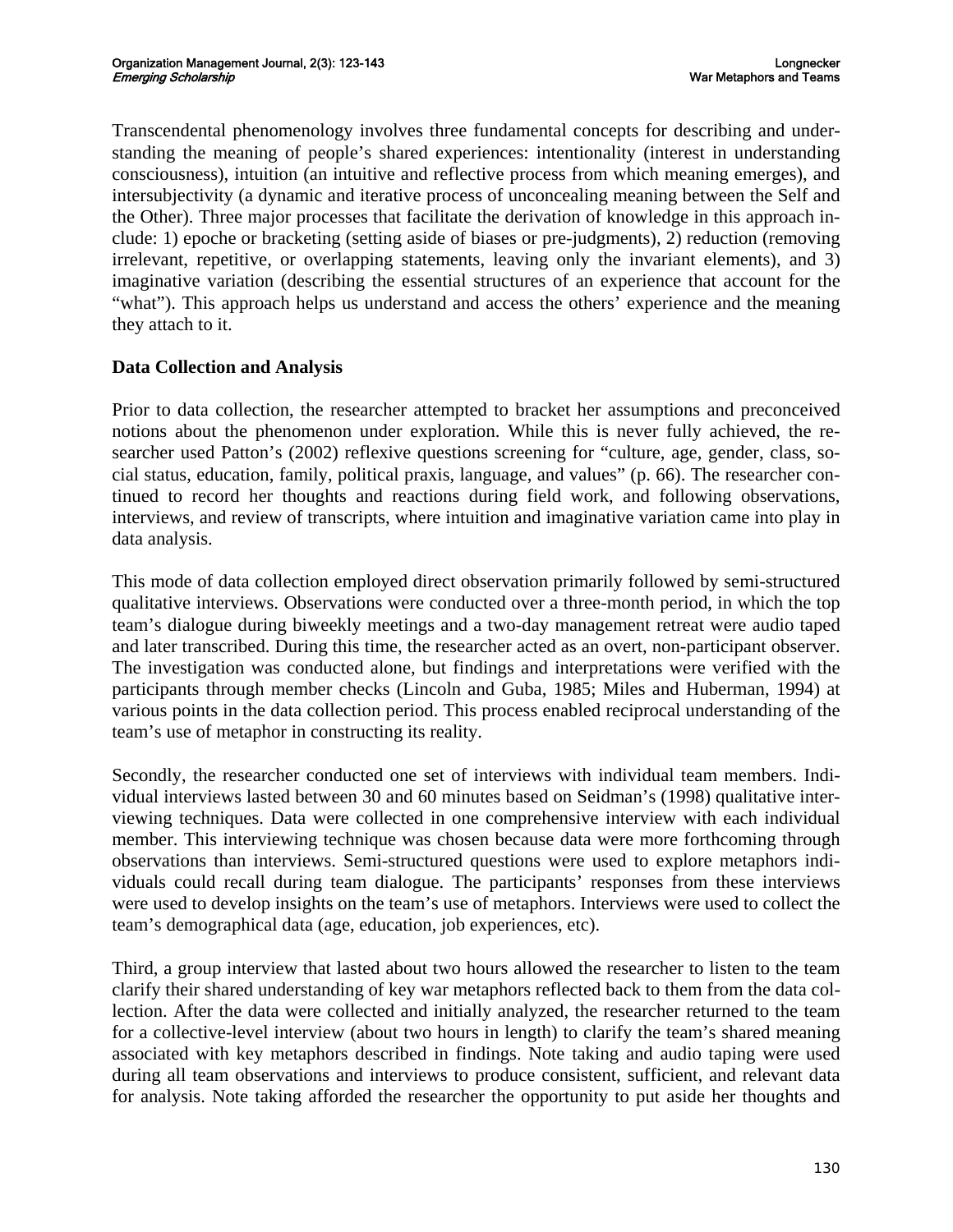feelings during the observation, and to track the use of various war metaphors in context. Transcripts were saved in a Word document, then stored in *Atlas.ti*, a qualitative software package used for retrieval and analysis purposes. More than 1100 pages of transcripts based on observations and interviews were converted to text and reviewed for this study.

Later, a composite of the team's war metaphors was created to form a synthesis of their experiences and the meaning they attach to it via metaphor. Participants' input guided the focus on major patterns identified by *volume* (many participants used the same expressions) and by *significance* (the theme was viewed as very important by the participants and everyone understood its meaning). The researcher established an interpretation of the data with the research participants to ensure accuracy and authenticity. For example, 16 codes (patterns or themes) initially relating to the team's use of metaphor were identified. These codes were reviewed and verified with the coresearchers. An outside reviewer examined the data for substantive significance and another reviewer verified the researcher's codes. Where the outside reviewer, researcher, and those being studied agreed, the study achieved consensual validation of the substantive significance. This process attempted to produce a dependable, credible, and replicable depiction of the phenomenon under investigation.

#### **Findings**

This section describes the team's pervasive use of war metaphors that suggest the team's shared sense of *work as war*. Examples were excerpted from the team's dialogue over a three-month period. Included here is a description of the research participants' demographical data, background, and work environment, as well as rich and vivid examples of five categories of war metaphors and militaristic action verbs used.

This study explored a top management team of six individuals: five men, one woman. The team under investigation led a technical organization of nearly 65 employees employed in defenserelated work. Their business *is* the business of war. Although only one team member had served in the military, the team's existing work with the Department of Defense meant they worked with warriors in warlike situations. The nature of their work included being involved in defenserelated exercises such as simulations, testing, and experimentation. The team members' professional backgrounds indicate years of formal education and experience in highly technical positions. All but one had an advanced degree in hard sciences such as electrical, aerospace, mechanical, nuclear, and systems engineering. They managed different departments associated with defense systems and technologies. One manager oversaw the financial management of the organization. The managers' job responsibilities were largely interdependent sharing responsibility for achieving strategic organizational goals.

The findings reveal abundant use of war metaphors during the team's ongoing dialogue that highlight a probable sense of war associated with combat, competition, and fight for survival. Examples point to contextual situations where participants appeared to use war metaphors to make sense of their world. War metaphors illustrated setting goals: "Realistically, it's probably a role we would shoot for next year;" identifying causes: "Let me throw one more hand grenade on the table;" qualifying efforts: "Continue with successful execution of that role;" performing actions: "I would like each of us to have one or two concrete actions at a strategic level that we're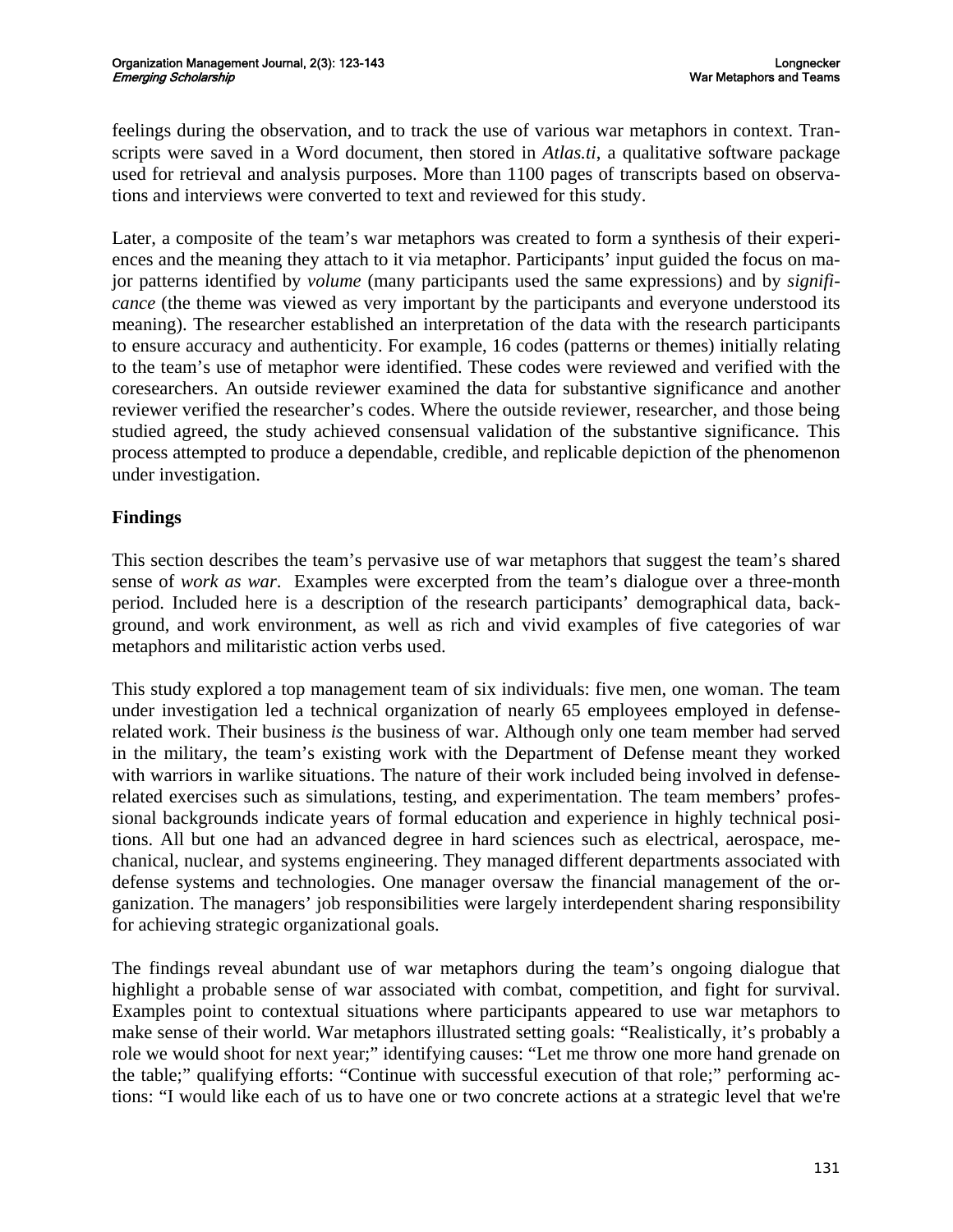going to execute;" evaluating: "We're fighting an uphill battle on staff years;" and relating to others: "We're a force to be reckoned with."

Common military action verbs were used metaphorically, seemingly to make sense of dynamic, uncertain situations. Team members described a variety of challenges surrounding staffing and delivery, developing strategy, dealing with problems, and implementing actions. Metaphorical expressions they used were: "aim," "attack," "bite the bullet," "call a halt," "chart a course of action," "capture," "declare victory," "defend," "deploy," "engage," "execute," "exploit," "intercept," "kill," "launch a campaign," "lead the charge," "lean forward," "leverage," "map," "monitor," "prosecute," "rattle-off," "stand-up," "strike," "take an action," "take a shot," "target," "terminate," and "war-gaming."

The top team used war and military metaphors corresponding to at least five key themes relevant to its environment: 1) assessing the work environment, situation, or product, 2) managing administrative matters, 3) building credibility and expertise, 4) being accountable or responsible, and 5) describing professional roles (ways of being). These are revealed in the following five subsections.

Examples show the team's efforts to define reality associated with evaluating their business environment in the context of a management conflict, a business opportunity, goal discussions between leaders, and when making mistakes. Five examples are provided: 1) "We had the battle royal between Oakton and Rob on whether or not we even move the project in." 2) "So this was kind of our best shot and then we also modified it while we were at the off-site. 3) "That's all I had on the kind of tactical stuff. I think we've wrapped up. Anything else? Let's declare victory and go." 4) "Oh I'm sorry. Sorry. No, no. I'm thinking of—I've connected, I, I misfired. Never mind." 5) "Well you know it's a two-edged sword because I'm not sure anybody at the …really wants anybody from [defense agency] or the [industry groups] involved."

The team "declared success" or "declared victory" when something went well, as military leaders do when they win a battle or war. They used the phrase "bite the bullet" when they had to make a sacrifice (as in staffing or allocation discussions), and described paradoxical situations as a "double-edged" or "two-edged sword" that both slays an enemy and cuts the warrior at the same time. They spoke of "misfires" when they made mistakes and described a difficult situation as "fighting an uphill battle." They referred to challenges as "targets of opportunity." War metaphors were especially prevalent when speaking of challenges and barriers that presented themselves outside the team boundaries, such as overlapping work, competition for resources (especially staffing), and survival amidst unpredictable, unexplainable forces.

Everyday business matters involving a sense of competition were often discussed in terms of war metaphors. Participants would suggest that the team "attack a position," "chart a course of action" a naval term similar to an army term, "map a course of action," create "war plans," and "develop and implement a strategy." In addressing organizational matters, team members described being subject to "rules of engagement" as in military governance or authority, shown here: "Earlier rules of engagement had been to wait until the National Team fired stuff across the transom—like capabilities specs." This metaphorical expression could be associated with naval warfare, where cannons were fired across the transom (the ship's stern) aimed to destroy a pur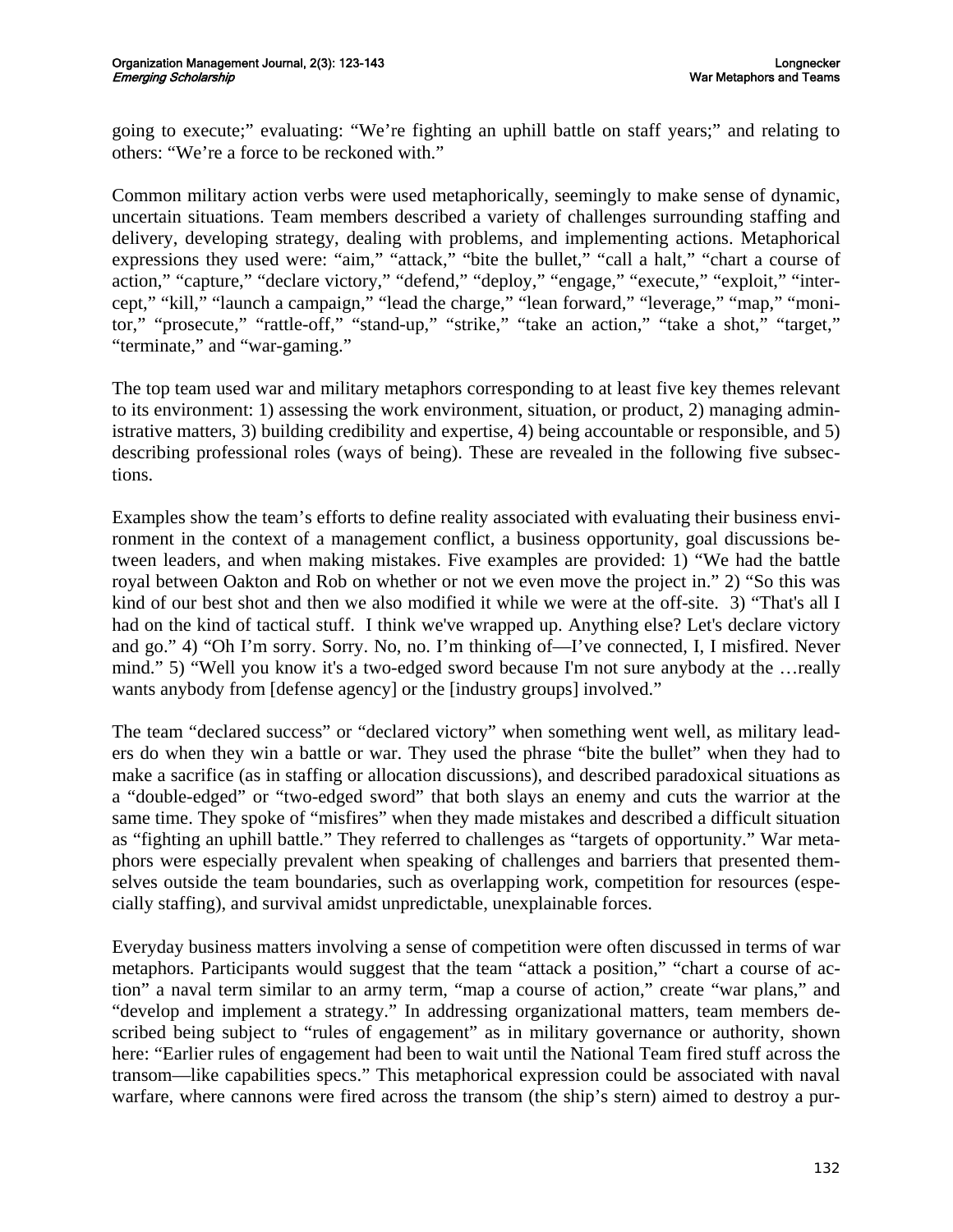suant enemy. Some of the war metaphors the team used in discussing and solving administrative matters and in making decisions are shown: 1) "I was aiming that question at you (indicating) because I thought that was going to be too ... specific." 2) "So I think we need to take as an action that we're going to flush this out and get ourselves comfortable with it." 3) "But I think what I'd like to do is call a halt now to Goal 4 and 5." 4) "And the next one: Execute an external campaign. I'm not sure that we've captured that anywhere. I think it's something important and I don't know how. It's hard to capture what it is we're talking about." 5) Matt: "Right. The version of this is rather than develop and implement the strategy it's to really execute the role as- Joe: Continue with successful execution of that role. Matt: I want to say, 'execute' since we haven't even gotten it signed yet. We need to execute the role of Technical Integrator."

Phrases employing war metaphors were used in reference to discussions of credibility and expertise. "They are very much needed to help us be the best we can be." "We have achieved one modicum of leadership and we have done Boots on the Ground." "My guess is that will not lead anywhere productive and we're still going to be fighting an uphill battle on staff years of Navy ceiling." "We have to leverage our component level and expertise to broaden our influence."

The team's dialogue appeared to focus attention on building trustworthiness, reliability, and integrity in the eyes of their customers. "Be the best we can be" was the former Army recruiting motto, and the team used it in describing themselves as reliable and capable. The metaphor "Boots on the Ground," another Army term, conveyed the team's physical presence where needed, much like soldiers in the battlefield, "armed" with technical expertise to do the job, where needed, on the ground.

Metaphorical expressions described suggested that the team may have conceptualized accountability and responsibility. They used the metaphorical phrase "lean forward in the trenches," (in the sense of taking responsibility and being proactive like a soldier in a trench). Examples include: "I think you could probably give yourself some credit and say that you'll have it done by the 28th of February. Might as well lean forward in the trenches on that one." "We've decided to lean forward a bit and authorize some over expenditures." "It better not happen under your watch," articulated an expression of caution signifying a level of responsibility a soldier watching and guarding against attack might shoulder in making sure nothing goes wrong. The team used the phrase "the rule of unintended consequences" to refer to risks or unexpected problems getting out of control as, for example: "We've fixed one problem and then the rule of unintended consequences took over; we ought to be careful how we say it."

Team members relied on war metaphors that suggest they saw themselves as warriors dealing with uncertainty and ambiguity. The team described itself as being a dominant, powerful, "force to be reckoned with," "war fighters," reliable, and valued as in the "go to guy or gal," "heroes," as "soldiers" with "boots on the ground" (having a responsible role and recognized expertise), and operating as a "lone ranger" when acting alone and not working as part of a team. When confronting adversity or threats, the team described its effort at self-preservation as keeping the team out of "harm's way" when fending off "the enemy" or "the bad guys."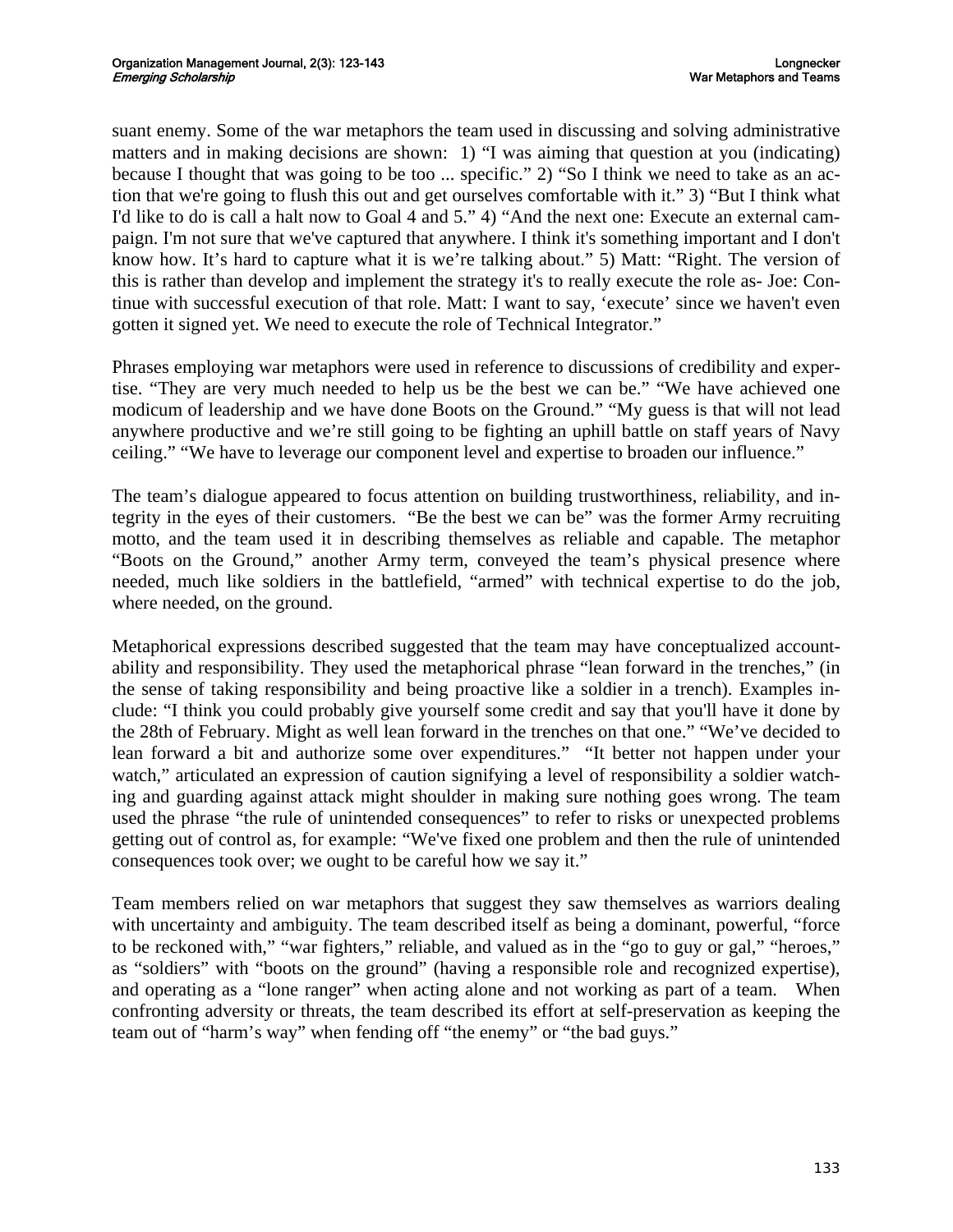#### **Discussion**

Why were war metaphors used and how were they constructed and maintained? There are a number of reasons for employing war metaphors, including: structuring and communicating shared experiences to make them easier to understand, hiding or highlighting aspects of a concept, leading the organization, uniting the team (setting boundaries of membership), and maintaining a cultural orientation toward war and military life. As the following discussion details, metaphors were observed to be constructed and maintained by the team at the individual and group level through ongoing, social interaction.

#### **Structuring and Communicating Shared Experiences**

Team members appeared to frame much of their abstract experiences using war metaphors. They used metaphors as a kind of "shorthand" (their word) for communicating complexity, uncertainty, and ambiguity in their environment. Lakoff and Johnson (1980) point out that metaphors structure our reasoning, our experience, and our everyday language" (p.47) such that we understand one domain of experience in terms of another. They explain:

*We define our reality in terms of metaphors and then proceed to act on the basis of the metaphors. We draw inferences, set goals, make commitments, and execute plans, all on the basis of how we in part structure our experience, consciously and unconsciously, by means of metaphor (Lakoff and Johnson, 1980:158).* 

Team members reported that using metaphors helped them communicate their ideas faster, in fewer words than describing a particularly complex concept in concrete, literal terms. These metaphorical examples provide rich evidence for theorists who propose that enormously complex situations are routinely communicated through metaphor as a way of understanding one thing in terms of another (Lakoff and Johnson, 1980; 1999; Marshak, 1993, 2001; Morgan, 1988; Oswick, et al., 2002). The war metaphors generated in this study may support Ortony and Fainsilber's assertion that metaphors are tools that constitute a compact way of knowing and communicating; they are necessary for expressing that which is difficult or impossible to express in literal language; and they help capture the rich, vividness of phenomenal experiences.

#### **Highlight or Hiding Aspects of a Concept**

One significant finding of this study suggests that the team used war metaphors to promote the notion of combat and competition in their environment at the expense of collaboration and collegiality. The team appeared to use the war metaphor as a means of emphasizing combat, competition, conflict, and threat to life. At the same time, the war metaphor obscured notions of the environment that could be seen as collegial, collaborative, nurturing, peaceful, or fun.

The use of war metaphors highlights a view of the team as combative "soldiers" "executing war plans" working in "war rooms," "in the battlefield," "leaning forward in the trenches," "fighting the bad guys." This important finding may further the work of Oswick, Keenoy and Grant (2002) who emphasize how metaphors promote a within-frame form of thinking based upon resonance. Team members appeared to share the mindset of work as war, and those outside the team were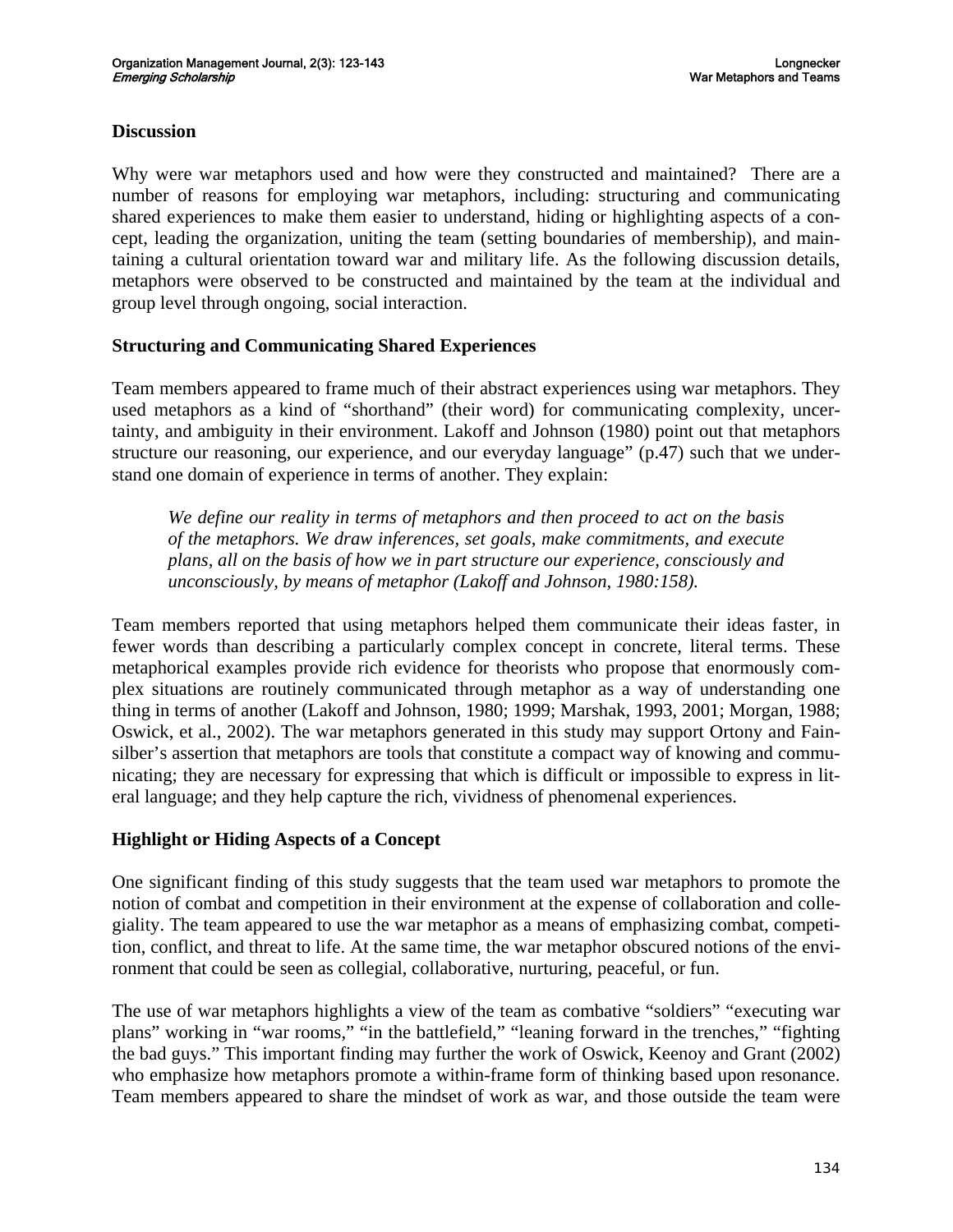"enemies," masking the fact the team at the same time shared a collegial, collaborative mindset toward one another in warding off their adversaries. They described themselves as "good guys" and "heroes" who "work in collaborative test beds" take "heroic actions" and "build win-win partnerships."

Applying Oswick et al.'s theory of resonance to this example, we see that the top team's use of the war metaphor appears to deliberately impose shared ways of knowing, emphasizing notions of the world as war—competitive and combative, while relegating the collegial and collaborative within-team experience. The top team's use of war metaphors aptly conveys a partial, ideologically distorted view of the environment. This discovery links to Tinker (1986), Bourgeois  $\&$ Pinder (1982) Morgan, Bourgeois, & Pinder (1983) and Morgan's (1982; 1983) argument suggesting that metaphors can "reify and ideologically distort meaning." Tinker (1986) points out that managers use metaphors to impose a preconceived, biased view portraying, for example, "the status quo as harmonious rather than coercive and repressive, orderly rather than unstable, natural rather than man-made, and immutable rather than mutable" (p. 572). Based on the evidence we have seen, this top management team appears to reify the warlike aspects of its business environment obscuring alternative realities of peace, harmony, or collaboration.

## **Leading the Organization**

The top team appeared to use war metaphors as a means of concretizing knowledge and experiences to guide actions for the team and its followers, and to frame and define reality for themselves and others. Akin and Palmer (2000) reinforce this notion suggesting that "metaphors have the effect of both describing and constructing our organizational realities" (p. 69). More specifically, war metaphors appear to be useful tools for both describing and constructing the team's sense of strategic purpose, identity, and structure, as noted in examples, "we fight the good fight," "we are a force to be reckoned with," "we have boots on the ground," we pursue "targets of opportunity," and "we lead the division forward." Kouzes and Posner (1995) found that executives and top managers who communicate shared values help employees know what's expected of them, better enabling them to handle conflicting demands. Additionally, Morgan (1986) observes that effective managers have become skilled at "reading" complex and ambiguous organizational situations through the use of metaphors. Essentially, the top team probably uses metaphors to filter out what is unimportant and focus attention on what is important from their perspective.

#### **Uniting the Team**

Another interesting finding shows that the war metaphor is an essential part of the team's language and perhaps functions as a means of unifying team members against perceived rivals or threats. This is observed in the way team members refer to themselves as "heroes," "war fighters," "soldiers at the frontline," who "defend [themselves] against attacks from a real enemy" while those outside the team are described as "enemies" or "the bad guys." These findings resonate with Rindova, Becerra and Contardo's (2004) research on competitive activities and market consequences surrounding "the cola wars" that suggests firms develop an "enemy mindset" among stakeholders marshaling attention and emotional involvement against a formidable adversary.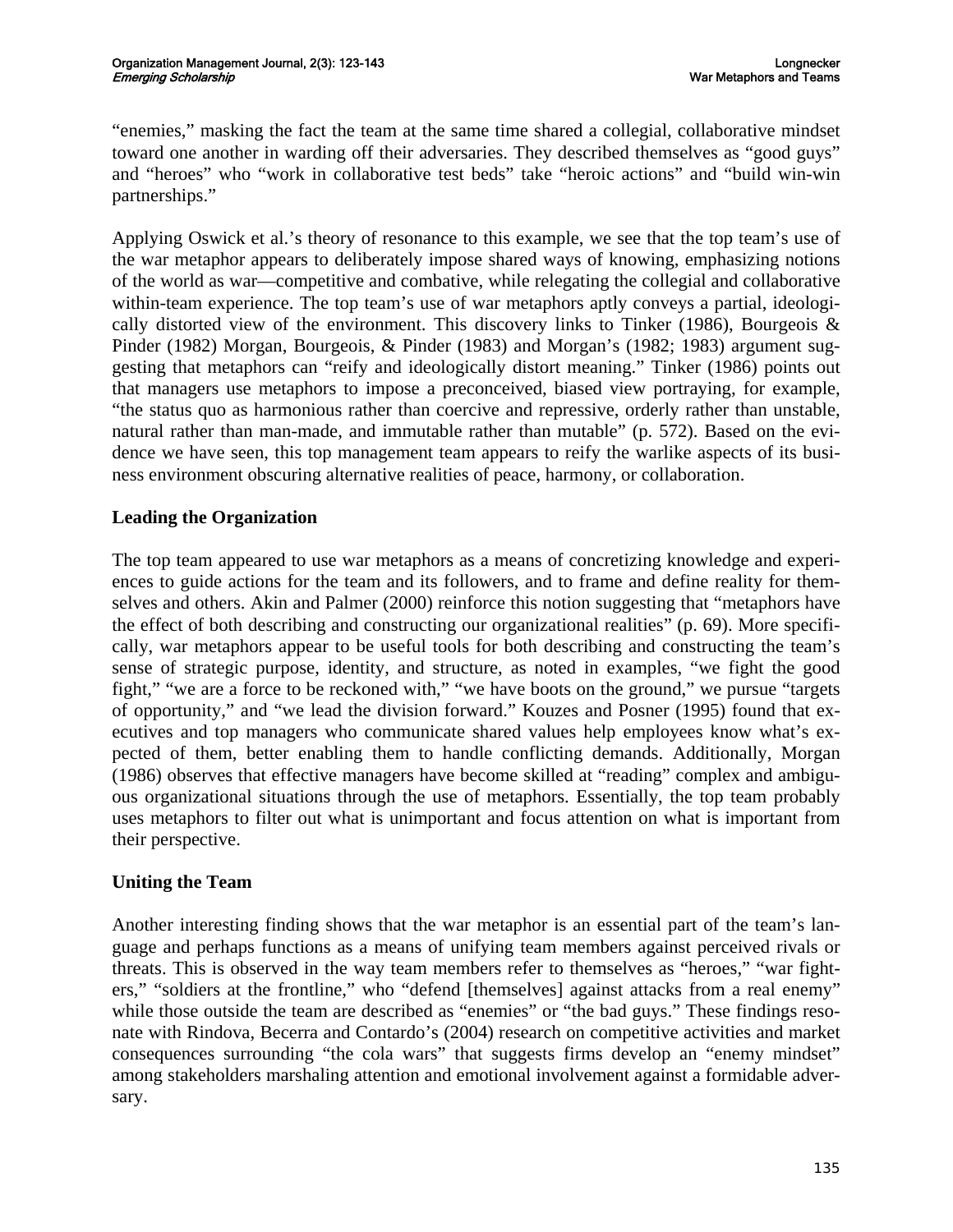Additionally, the pervasive occurrence of war metaphors supports Schein's (1992) work on leadership and culture noting that creating a common language and conceptual categories enables a group to interpret its environment and adapt to it. He believes that teams have, in effect, their own language, and by inference their own metaphors that bind them together as a group. Similarly, Levi-Strauss (1967) found that language represents the shared meaning within a particular group, tribe, or society. The war metaphors likely led team members to experience work as competitive and combative, reflective of beliefs and values associated with war and military life where (in their words) they are heroic warriors, "noble, self-sacrificing, and fighting the good fight."

## **Maintaining Culture**

The war metaphor appears to be rooted in military culture conveying the team's conceptualizations of reality as a veritable "war zone." Findings reflect the team's apparent taken for granted, invisible beliefs in military values such as, "self-sacrifice; discipline; obedience to legitimate authority; and loyalty to nation, unit, and comrades" delineated in *American Military Culture in the*  21<sup>st</sup> Century (1999). Given the team works for the Department of Defense, their use of war metaphors appears to strengthen their beliefs in military life. War metaphors suggest the team's collective experiences regarding competitors as "the enemy" and competition for contracts, staffing, and resources as "a fight," "a battle," "an uphill battle," or the "battle royal." They viewed the dynamic environment as a "moving target," "executing strategy," going "up the chain of command," "calling for sacrifices," and "disciplining ourselves." These metaphors framed the team's conception of its efforts as "noble," "fighting the good fight," with "boots on the ground." This finding may support Lakoff and Johnson's (1980) notion of culturally oriented metaphors grounded in the team's whole system of conceptualizations, beliefs, and values associated with war. The prolific use of war metaphors reflects the team's conceptualization of reality coherent with its apparent fundamental beliefs in war and military culture.

#### **How Metaphors Were Constructed and Maintained**

This section describes how the team constructed and maintained the war metaphor aligned with theories of the social construction of reality. Discussion covers how meaning is created at the individual level subjectively, synthesized intersubjectively at a group level, and reified as objective knowledge during ongoing interaction. Discussion concludes by describing the team's unreflective use of metaphor and their subsequent conscious recognition of that use.

At various times, individual team members appear to use metaphor for making meaning of their subjective experiences. They are seen either introducing a new metaphor into the conversation or using a metaphor previously used by another team member. This was observed for example, when one team member introduced the metaphor, "throw a hand grenade on the table" as a means of suggesting the topic he was about to initiate into the conversation was potentially explosive. In the course of that conversation, other members of the team picked up and integrated this particular metaphor into their conversation, and used it again later in subsequent conversations. Team members later referred to this phenomenon of adoption and repetition in individual and group interviews.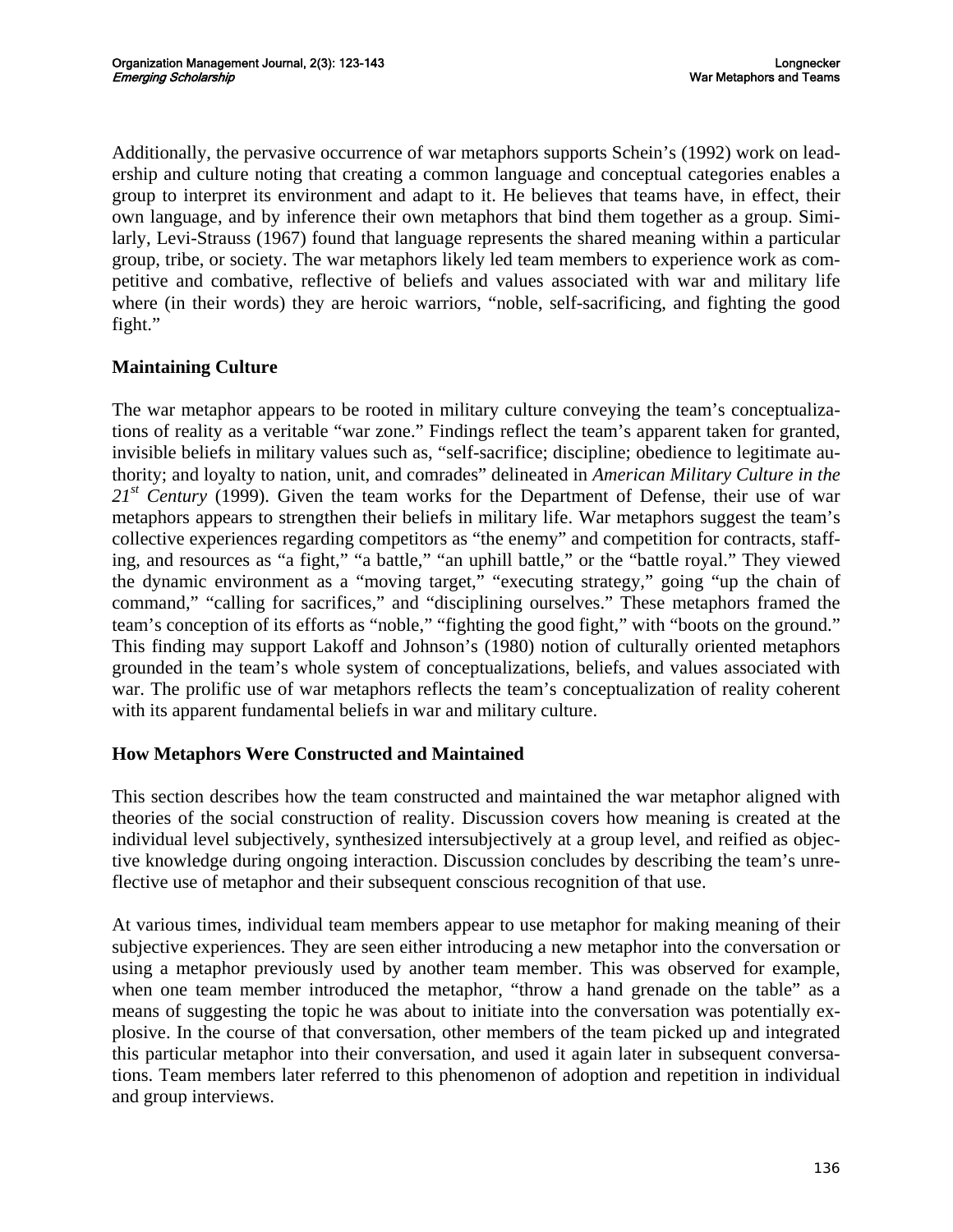In addition to an individual's construction and maintenance of the war metaphor, the team as a whole appeared to construct meaning intersubjectively (Schutz, 1967). The team reported having a shared understanding of various metaphors explaining, for example, "We all know what we mean when we use 'boots on the ground.'" By interviewing individual team members, the team collectively, and observing the team's use of metaphor, the researcher observed metaphorical construction which appeared to progress mutually from the self-subjective "I" to the intersubjective "we." This finding suggests implicit understanding of others' subjective experiences entailing cycles of reciprocal activities between and among individuals and the team (Weick, 1995). This example proposes that the individual's subjective experience is transcended in team dialogue toward a mutually shared objective reality. This also strengthens Schutz's concept of intersubjectivity as a conscious act between the self and the other.

Additionally, this finding is consistent with prior research, building on Weick's (1995) notion of intersubjective meaning where "individual thoughts, feelings, and intentions are merged or synthesized into conversations during which the self gets transformed from 'I' into 'we' (e.g. Linell and Markova, 1993)" (p. 70). Weick advises that intersubjectivity is the focus of sense-making as different views of the meaning emerge into a new fusion. Finally, the team's collective meaning appears to illustrate Berger and Luckmann's (1967) view that we share an "attitude of commonsense consciousness…because it refers to a world that is common to many men…in the normal, self-evident routines of everyday life" (p. 23).

The team's use of metaphor depended on ongoing social interaction, either face-to-face or via video-teleconferencing (VTC) during biweekly meetings, a two-day management retreat, and informal interactions. Team members met regularly which gave them the opportunity to scan the environment, and make sense of day-to-day experiences that might affect them. In observing the team member's use of metaphor in dialogue, the researcher found the participants took turns explaining, justifying, legitimizing, and imposing their views of reality onto others. Their conversation appeared in a linear sequence, with speakers alternating among members of the group, and metaphors being introduced by one individual, then picked up and used by others. Conversational overlappings occurred, and there were lapses where one speaker didn't take his turn and the other speaker continued. The end of one turn at talking resulted in the beginning of the next person's turn. The team's creation and continuance of metaphors are suggestive of ordinary elements of conversation involving participants, parts, stages, linear sequence, causation, and purpose.

The top team appeared to conceptualize its environment as war, using metaphors such as "boots on the ground," "lean forward in the trenches," "execute the role," and various military action verbs such as "attack, execute, deploy, intercept, kill, prosecute, target, and terminate." However, team members largely appeared not to have been consciously aware of this action. In individual interviews, team members could recall only about five percent of the total body of metaphors used. Half the team could not recall their use of metaphors during team interactions. The other half recalled only a handful of metaphors when hundreds were used. This indicates an apparent lack of awareness on their part regarding the use of metaphor. In this sense, team members appear to be unreflective, and not fully aware of the possible images or implications of what they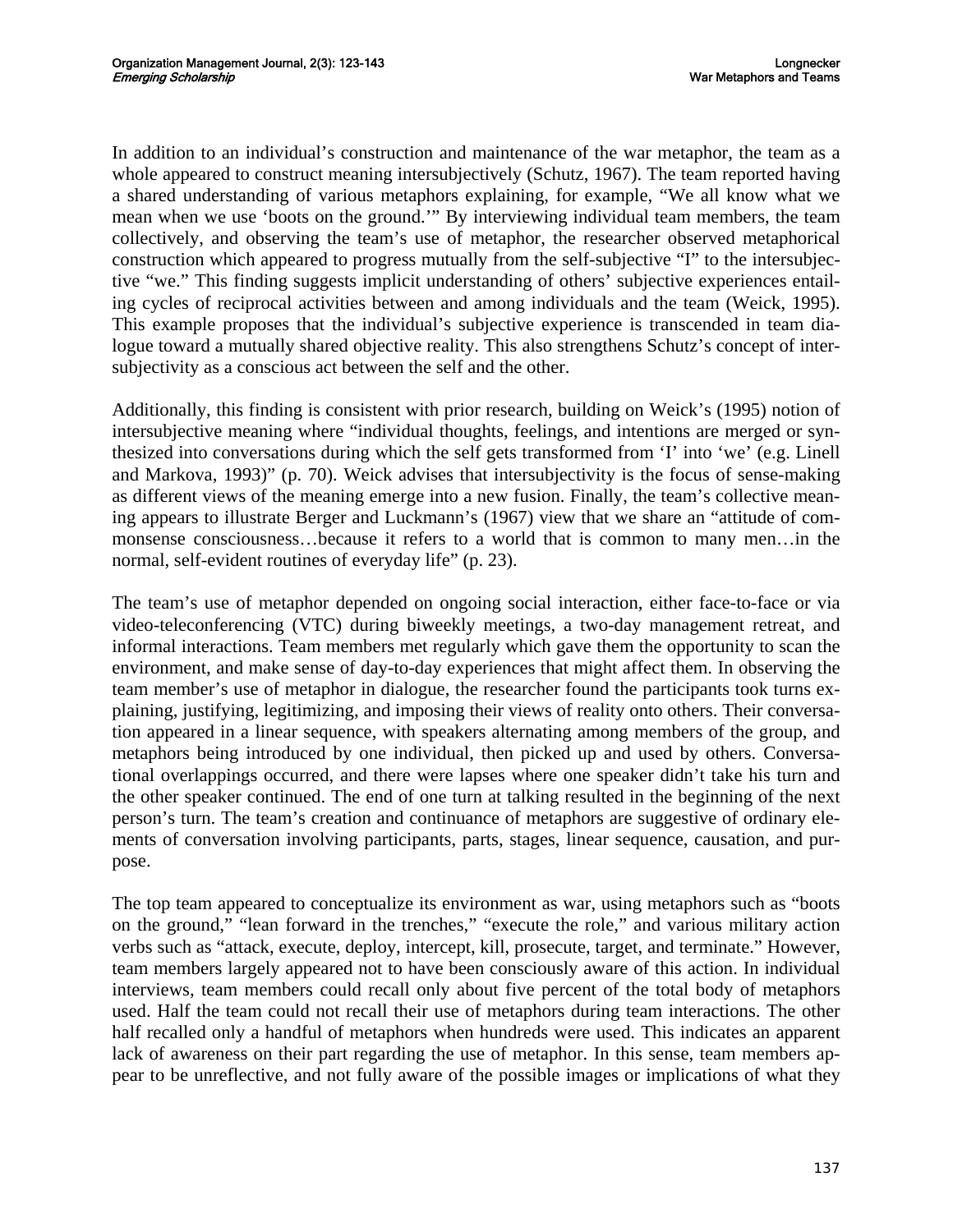are saying. When the researcher brought this to their attention, the team recognized their use of metaphor and confirmed their shared understanding of what they meant.

This team's out-of-awareness framings are consistent with Lakoff and Johnson's (1980, 1999) psychocognitive theory of conceptual metaphor. They suggest that abstract reasoning is situated in the cognitive unconscious, and occurs through out-of-awareness framings of reality. Sharing this view, Marshak (2003) argues that managers may use metaphors as an out-of-awareness framing that offers clues or indicators of their preconscious, implicit conceptualizations. He suggests, for example, that if a manager refers to a marketing campaign as war, it is reasonable to conjecture that the manager is operating from a conceptual metaphor that "marketing is war."

Social constructionists and psychocognitivists approach the issue of how metaphor is generated and used quite differently. The former view metaphor as socially constructed and conscious, while the latter advocate that metaphor is an out-of-awareness, unconscious framing. The evidence in this study suggests that both the sociolinguists and psychocognitivists' points of view can be seen to a greater or lesser extent within this team. While the team's use of the war metaphor appears to have been largely out-of-awareness, when the team's pervasive use of metaphor was called to their attention, they fully appreciated that they were using metaphorical speech to communicate, and they affirmed that they shared a common understanding of what they meant. This recognition is consistent with Oswick, Keenoy and Grant's (2002, 2003) notion that conceptual metaphors are socially constructed, negotiated, and mediated through time. It also reflects Oswick et al.'s view that conceptual metaphors are "subliminal constructions of managerial talk" (p. 11). They argue that it's hard to know where the 'conscious' ends and the 'out-ofawareness' or 'unconscious' begins.

#### **Implications for Groups**

This study offers several important insights into the use and impact of the use of war metaphors by a top management team working in the defense industry. The data illustrate how the team's overriding use of war metaphors impacts their collective conceptualizations of reality, affects how they handle problems in their work environment, and informs their interactions with each other.

First, one significant implication of this study offers new insights into why the team uses the war metaphor to highlight or hide an aspect of an abstract concept such as work. The team's use of war metaphors largely highlighted their conception of reality in terms of combat and competition and downplayed collaboration and collegiality with entities outside the team, promoting an 'us versus them' attitude. They saw those outside the group as the "enemy" or "the bad guys." At the same time, and in contrast, they saw themselves as "heroes" and "good guys," Thus, team members appeared to see themselves as being on the "same side," while non-team members were seen as 'the enemy.' This implies that in an organizational setting, the war metaphor served to reinforce intra-team cohesion, while amplifying inter-team conflict.

A second implication, and a corollary to the first, is that to be a member of this top management team, one might have to be able to use war metaphors the way other members do. Metaphors are part of a group's commonly-held language, and this team's conception of their reality as war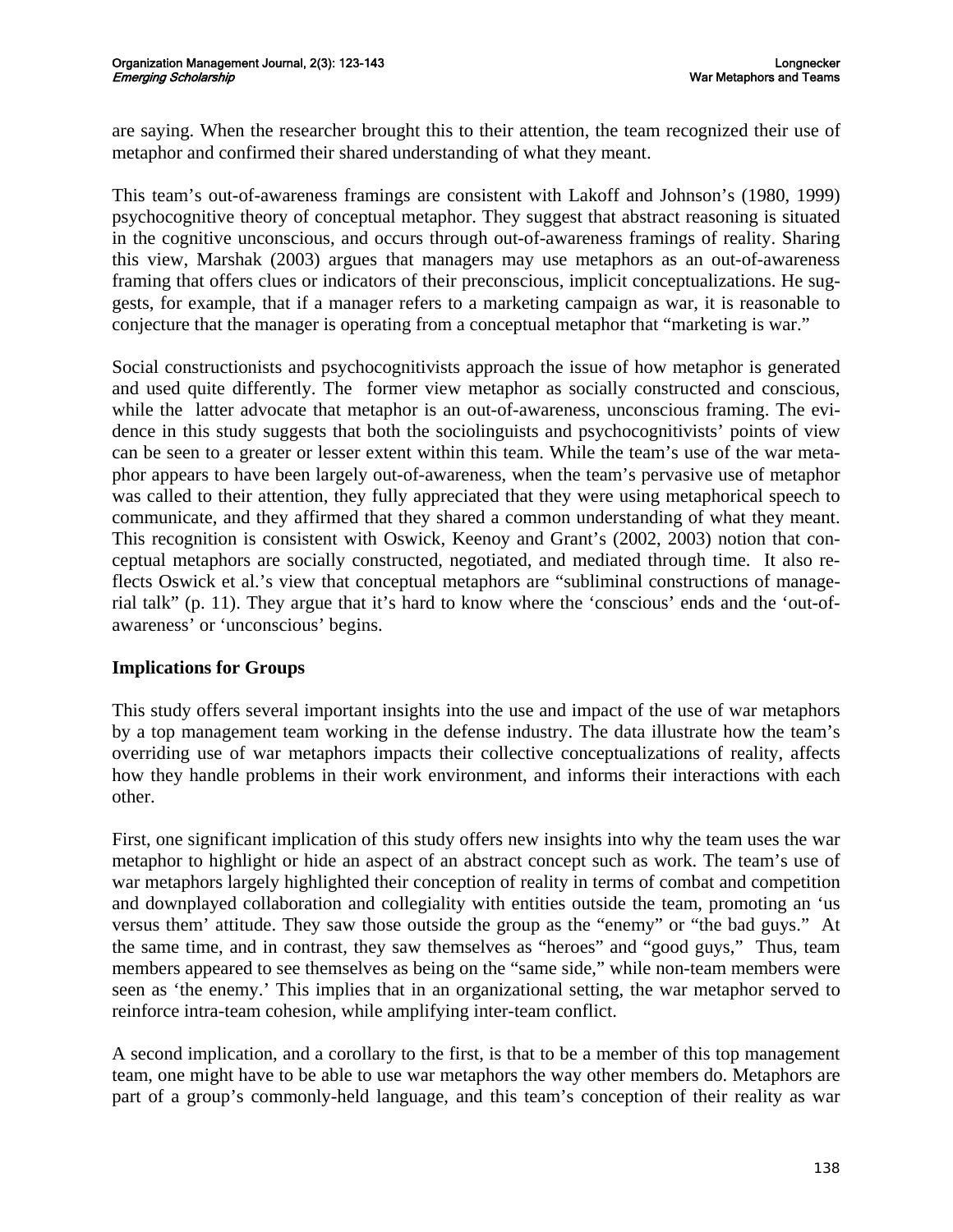served to unite the team and delineate its boundaries of membership. Correspondingly, consultants working with this team might also experience frustration and reduced effectiveness if they weren't able to quickly adopt and use the war metaphors. It might be that the use of war metaphors may be so second nature and part of the team's established "literal language" that they wouldn't recognize the expressions as metaphors at all, but simply common language. This suggests that the extent to which new members and consultants are able to use war metaphors might significantly impact their effectiveness with the team.

A third implication of this study is revealed in how the team pooled their multiple perspectives and used war metaphors as constructive tools to make sense of their reality and lead their organization. This means, as leaders, they used war metaphors to influence, manipulate, and direct the thoughts and actions of their followers. In framing their organizational reality as war, the top team engenders a warrior mentality (i.e. "we're a force to be reckoned with") and sets in motion a variety of defensive or offensive actions (such as "target opportunities" and "chart a course of action") to survive adversity and advance their organizational goals (i.e. "declare victory and move on"). The war metaphor helps the team structure their abstract, intangible experiences and communicate them in a way that is more meaningful and understandable for themselves and others.

The fourth implication of this study is that the war metaphor functions as an effective linguistic tool allowing the team to uphold, maintain, and preserve their cultural orientation toward war and military life. The team's ubiquitous use of war metaphors implies their shared experience of work as war, highlighting unspoken beliefs and values in legitimate authority, loyalty, discipline, and sacrifice battling noble causes. Pervasive examples reveal the team's taken for granted, invisible shared values and beliefs that are consistent with those of the military services and agencies. This is not surprising given the team's work is exclusively associated with the defense industry.

A fifth implication of this study speaks to how metaphors are socially constructed and maintained at the group level. The team readily used and understood war metaphors at both conscious and unconscious levels of awareness. While individual team members had little or no recall of the team's use of metaphor, as a collective, they were able to talk about the nuances, shades, and gradations of shared meaning of several war metaphors once these were brought to their awareness. This suggests that team members were first unknowingly unaware of their use of metaphor at the time of that use and of its impact on themselves and others in defining their reality. After they became aware of their metaphorical expressions, they consciously acknowledged the use and implication of their metaphors in making meaning.

#### **Conclusions**

By exploring a top management team's use of war metaphors and what that use means, this study brings us closer to understanding what a top management team may be experiencing in its environment. Building on this study and existing research, several opportunities for future research are identified.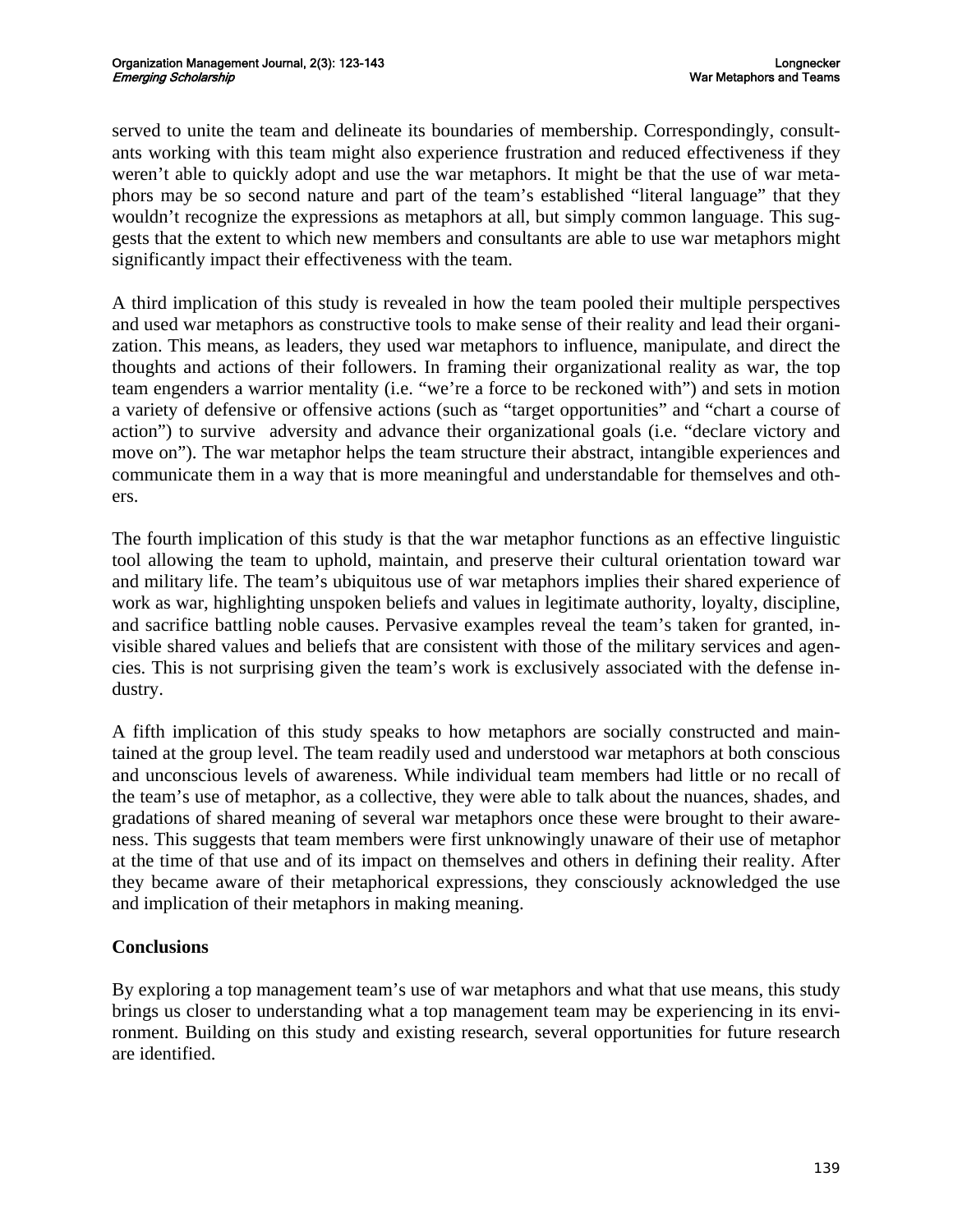Findings from this study might lead us to hypothesize that executive teams will generate metaphors aligned with their professional occupation and industry to describe the uncertainty and ambiguity in their environment. In studying hospital doctors and nurses, for example, researchers might discover a root metaphor associated with notions of mortality and survival. It would be interesting to see what metaphors are used in emergency rooms or intensive care units where life and death situations are prevalent.

Second, it might be helpful to examine what metaphors top teams use in other, similarly highpressure, dynamic environments such as health care, biotechnology, transportation, and national security. Future research might explore whether or not top teams in industries other than the defense industry use metaphors of war when conceptualizing their reality. For example, are there top teams in specific fields for whom the use of war metaphors would be inapposite, such that they use instead distinct, non-war metaphors that reflect a significant affinity for the nature of a given business and its sociocultural environment? Do industry and profession-specific metaphors coexist and intermingle with war metaphors in ongoing, recursive conversations among organizational leaders?

Third, this study has revealed how a top management team constructed and maintained metaphor first in unconscious (out-of-awareness, unreflective) ways, but subsequently became consciously aware of the implications of that use. This finding is not widely shared and, has in fact been the subject of recent debate (see *Academy of Management Review,* 2003, 28 (1) where Marshak and Oswick, Keenoy and Grant argue these points in theoretical as opposed to actual situations. Further empirical studies are needed to explore more deeply the actors' degree of awareness in creating and using metaphor.

Fourth, opportunities for examining factors such as power and influence, tolerance for ambiguity and uncertainty, and the effects of corporate and occupational culture on a top management team's metaphors will increase our understanding of executives' conceptualizations of these experiences. In addition, while not emphasized in this paper, a potential new area of research might focus on the team leader's use of metaphor as a means of controlling and constraining the participation of less powerful team members. Described by Isaacs (1999) as "conversational violence," future studies might explore the association between the leader's need for power and control, reflected in metaphor, and the need to impose a point of view, at the expense of mutual respect, team performance, and effectiveness.

I am deeply grateful to Tom Keenoy, Cliff Oswick, Bob Marshak, Martha Beaychamps and the two anonymous reviewers for their thoughtful comments and guidance in the development of these ideas in earlier versions of this manuscript. I would also like to thank my husband Bob Strieter and my dissertation committee Andrea Casey (Chair), Dave Schwandt and Clyde Croswell for their intellectual contributions and guidance throughout the dissertation process leading up to this article.

#### **REFERENCES**

- Akin, G. & Palmer, I. (2000). Putting metaphors to work for change in organizations. *Organizational Dynamics*: 67-77.
- Berger, P.L. & Luckmann, T. (1967). *The social construction of reality*. New York: Doubleday Anchor.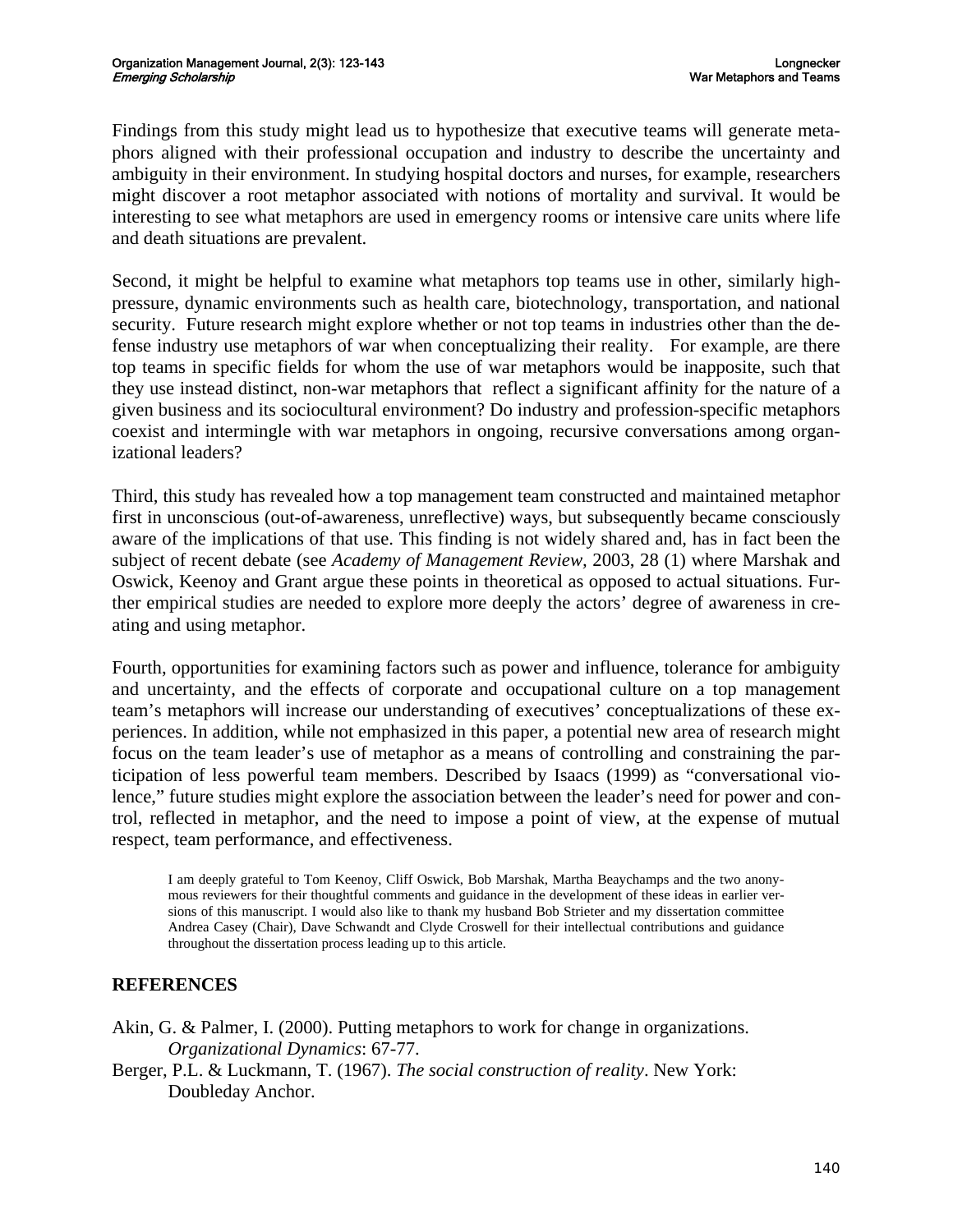- Bourgois, V. & Pinder, C. (1982). Contrasting philosophical perspectives in administrative science: A reply to Morgan. *Administrative Science Quarterly*, 28, 608-613.
- Center for Strategic and International Studies. (1999). American Military Culture in the 21<sup>st</sup> *Century*. Retreived from <http://www.csis.org/polmil/#natsec>.

Garfinkel, H. (1967). *Studies in ethnomethodology*. Englewood Cliffs, NJ: Prentice-Hall.

- Gioia, D. & Chittipeddi, K. (1991). Sensemaking and sensegiving in strategic change initiation. *Strategic management Journal*, 12, 433-448.
- Husserl, E. (1931). *Ideas.* (W.R. Boyce Gibson, Trans.). London: George Allen & Unwin.
- Isaacs, W. (1999). *Dialogue and the art of thinking together*. New York: Doubleday.
- Katzenbach, J.R. (1998). *Teams at the top: Unleashing the potential of both teams and individual leaders*. Boston, MA: Harvard Business School Press.
- Kotter, J. P. (1999). What effective general managers really do? *Harvard Business Review*, 145 as159.

Kouzes, J.M. & Posner, B. (1995). *The leadership challenge: How to keep getting extraordinary things done in organizations* (2nd ed.). San Francisco: Jossey-Bass.

- Lakoff, G. (1993). Contemporary theory of metaphor. In Ortony (Ed.), *Metaphor and Thought*, 202-251. Cambridge: Cambridge University Press.
- Lakoff, G. & Johnson, M. (1980). *Metaphors we live by.* Chicago, IL: University of Chicago Press.
- Lakoff, G. & Johnson, M. (1999). *Philosophy in the flesh: The embodied mind and its challenge to Western thought*. Chicago, IL: University of Chicago Press.
- Levi-Strauss, C. (1967). *Language and the analysis of social laws: In structural anthropology*. Garden City, NY: Doubleday Anchor.
- Lincoln, Y.S. & Guba, E.G. (1985). *Naturalistic inquiry*. Beverly Hills, CA: Sage.
- Linell, P. & Markova, I. (1993). Acts in discourse: From monological speech acts to dialogical interactions. *Journal for the Theory of Social Behaviour*,23.
- Marshak, R. J. (1993). Managing the metaphors of change. *Organizational Dynamics,* 22, 44-56.
- Marshak, R.J. (2003). Metaphor and analogical reasoning in organization theory: Further extensions. *Academy of Management Review*, 28 (1), 9-10.
- Miles, M. & Huberman, A. (1994). *Qualitative data analysis: A sourcebook of new methods*. Thousand Oaks, CA: Sage.
- Morgan, G. (1980). Paradigms, metaphors and puzzle solving in organization theory.  *Administrative Science Quarterly*, (25), 605 – 622.
- Morgan, G. (1982). Cybernetics and organization theory: Epistemology or technique? *Human Relations*, 35, 521-538.
- Morgan, G. (1983). More on metaphor: Why we cannot control tropes in administrative science. *Administrative Science Quarterly,* 28, 601-607.
- Morgan, G. (1986). *Images of organization*. Beverly Hills, CA: Sage.
- Morgan, G. (1988). Accounting as reality construction: Towards a new epistemology for accounting practice. *Accounting, Organizations and Society* 13 (5), 477-485.
- Morgan, G., Bourgeois, V., & Pinder, C. (1983). More on Metaphor; Why We Cannot Control Tropes in Administrative Science/Contrasting Philosophical Perspectives in Administrative Science: A Reply to Morgan. *Administrative Science Quarterly* (28), 4, 601-614.
- Moustakas, C. (1994). *Phenomenological research methods*. Thousand Oaks, CA: Sage.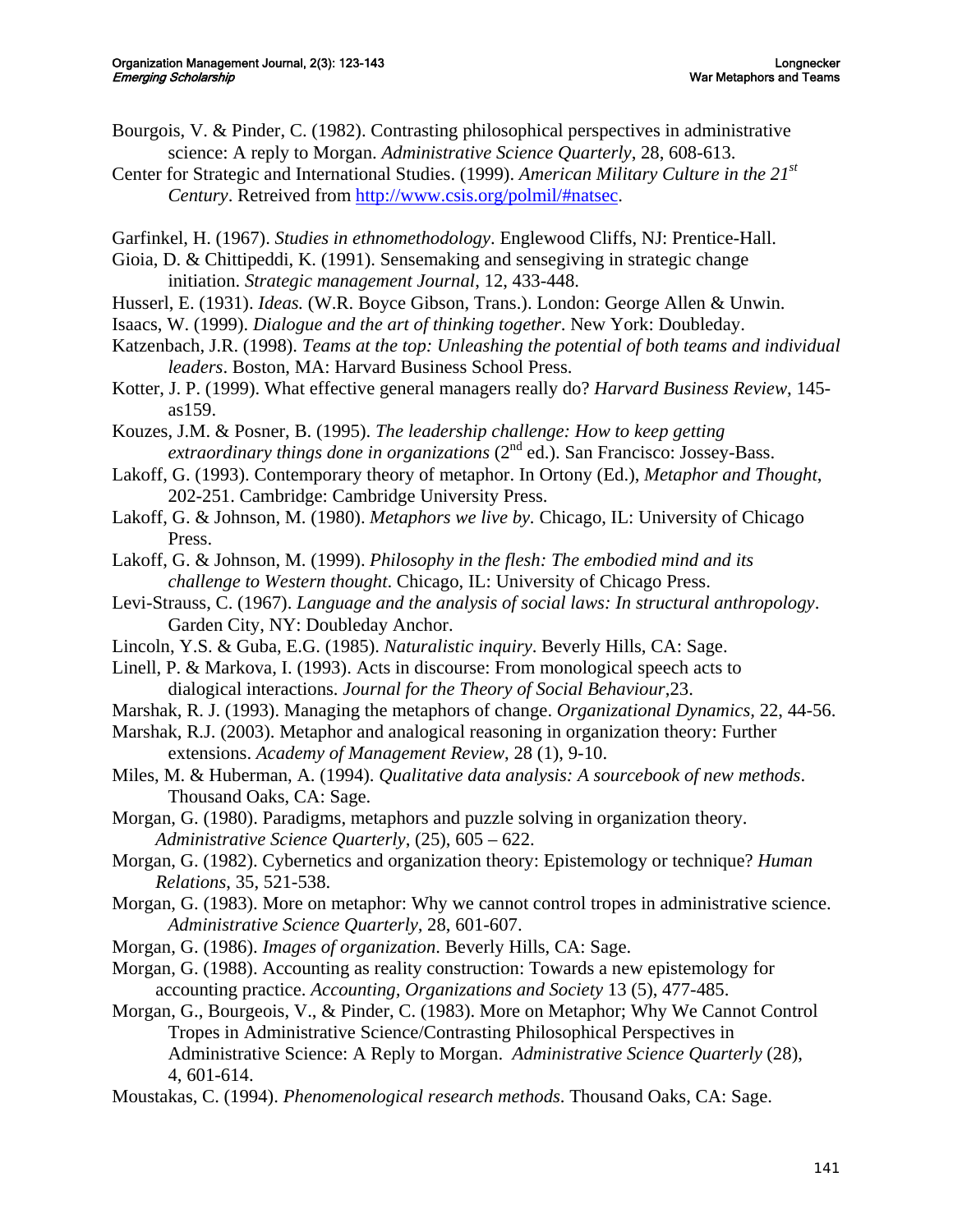- Nadler, D.A. (1998). Leading executive teams. In D.A. Nadler and J.L. Spencer and Associates (Eds.), *Executive Teams*, 3-20. San Francisco, CA: Jossey-Bass.
- Nadler, D.A. (1998). Executive team effectiveness: Teamwork at the top. In D. A. Nadler and J. L. Spencer and Associates (Eds.), *Executive Teams,* 21-39. San Francisco, CA: Jossey-Bass.
- Ortony, A. (1975). Why metaphors are necessary and not just nice. *Educational Theory*, 25, 45-53.
- Ortony, A. & Fainsilber, L. *The role of metaphors in descriptions of emotions*. (181-84). Retrieved June 10, 2005 from [http://acl.ldc.upenn.edu/T/T87/T87-1037.pdf.](http://acl.ldc.upenn.edu/T/T87/T87-1037.pdf)
- Oswick, C., Keenoy, T. Grant, D. (2002). Metaphor and analogical reasoning in organization theory: Beyond orthodoxy. *Academy of Management Review*, 27 (2), 294-303.
- Oswick, C., Keenoy, T., & Grant, D. (2003). More on metaphor: Revisiting analogical reasoning in organization theory. *Academy of Management Review*, 28 (1), 10-12.
- Oxford English Dictionary (2003). Retrieved from <http://www.gwu.edu/aladin.oed>
- Patton, M.Q. (2002). *Qualitative evaluation and research methods*. (3<sup>rd</sup> ed.). Newbury Park, CA: Sage.
- Pinder, C. & Bourgeois, V. (1982). Controlling tropes in administrative science. *Administrative Science Quarterly,* 27 641-52.
- Reddy, M. (1993). The conduit metaphor. In A. Ortony (Ed.), *Metaphor and Thought*. Cambridge: Cambridge University Press.
- Rindova,V., Becerra, M. & Contardo, I. (2004). Enacting competitive wars: Competitive activity, language games and market consequences. *Academy of Management Review*. 29 (4), 670-686.
- Schein, E.H. (1991). What is culture? In P. Frost, L. Moore, M. Louis, C. Lundberg, and J. Martin (Eds.). *Reframing organizational culture*. Newbury Park, CA: Sage.
- Schein, E.H. (1992). *Organizational culture and leadership*. (2<sup>nd</sup> ed.). San Francisco, CA: Jossey-Bass.
- Schneider, S.C. & Angelmar, R. (1993). Cognition in organizational analysis: Who's Minding the store? *Organizational Studies*. 14 (3), 347-374.
- Schon, D. (1993). Generative metaphor: A perspective on problem setting in social policy. In A. Ortonoy (Ed.), *Metaphor and thought* (2nd ed.), 135-161. Cambridge: Cambridge University Press.
- Schutz, A. (1967). *The phenomenology of the social world*. Northwestern University Press.
- Schwandt, D.R. & Gorman, M.D. (2002). *Foresight and foreseeing: A social action explanation of complex collective knowing in an executive team*. Paper presented at the International Conference at the University of Strathclyde, Graduate School of Business, Glasgow, UK.
- Seidman, I. (1998). *Interviewing as qualitative research: A guide for researchers in education and the social sciences* (2<sup>nd</sup> ed.). New York, NY: Teacher's College Press.
- Smircich, L. & Morgan, G. (1982). Leadership: The management of meaning*. Journal of Applied Behavioral Science,* 18 (3), 257-273.
- Tinker, T. (1986). Metaphor or reification: Are radical humanists really libertarian anarchists? *Journal of Management Studies,* 23, 363-384.
- Weick, K. E. (1979). *The social psychology of organizing*. (2<sup>nd</sup> ed.). New York: McGraw-Hill.